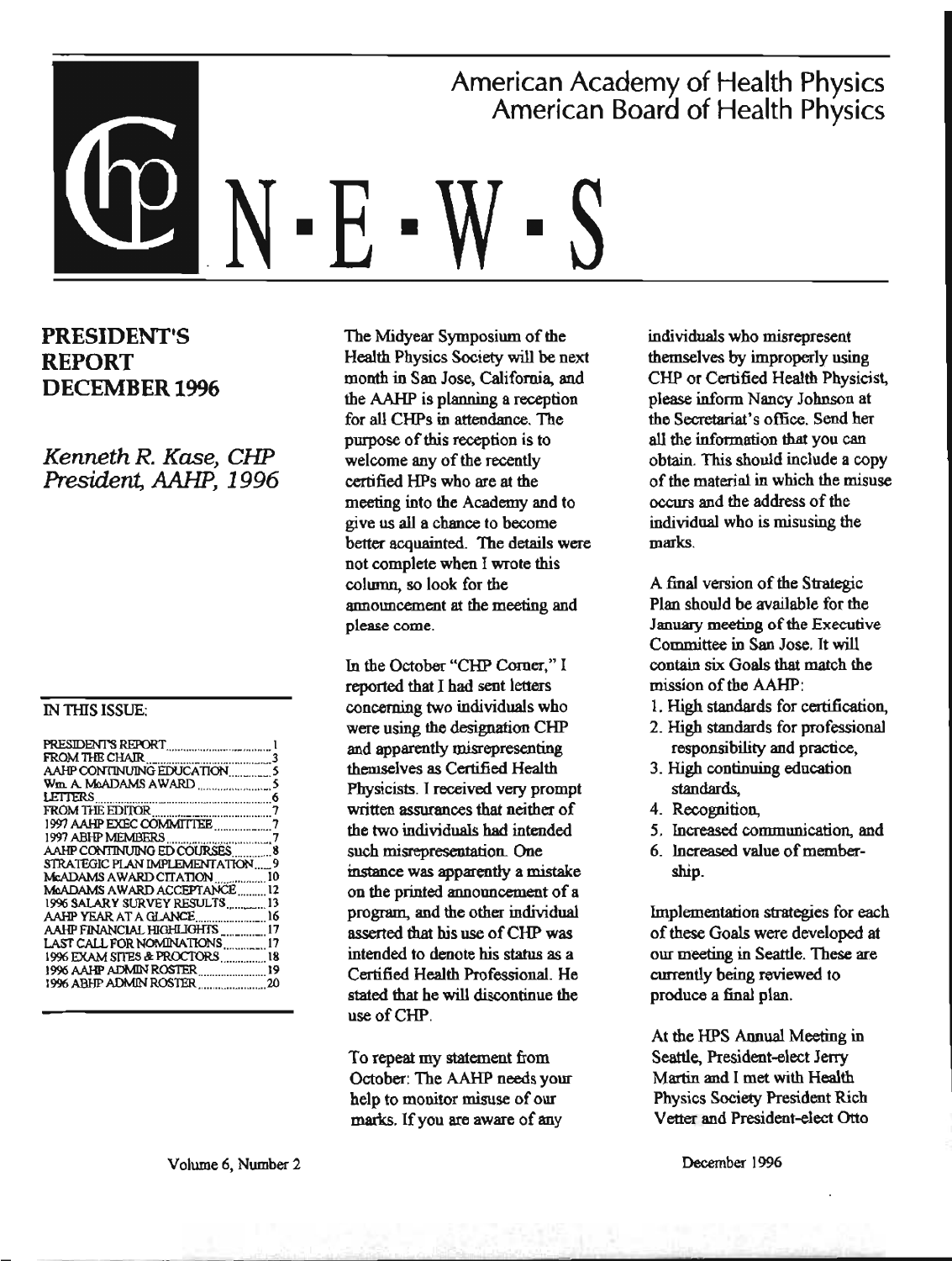## ■ CHP NEWS ■

Raabe to exchange information on current activities and some future plans. We all agreed that the meeting was valuable and that these meetings should be continued at future Midyear and Annual meetings. We also agreed that the Presidents and Presidents-elect should exchange visits to the other's Executive Committee and Board meetings.

The Executive Committee met on Tuesday, July 23, in Seattle. The Academy Special Session on Wednesday, organized by Carol Berger, was outstanding. It was clear that the discussion could have gone on for a nwch longer time than was available. The Annual Open Business Meeting provided time for AAHP members to discuss Academy and ABHP operational issues, but again the time was too short.

#### **Executive Committee**

Two of the actions that were taken at the Executive Committee meeting were guided by the strategies that were drafted for the Strategic Plan. One of these is to develop closer cooperation with the Health Physics Society on issues of common interest. This was explored further in our meeting with Rich Vetter and Otto Raabe. As a result I have written a letter to the HPS President and the chairman of the HPS Scientific and Public Issues Committee offering the services of the AAHP Executive Committee to review and comment on S & Pl statements as they are being developed. Such connnents would be a, consolidation of Executive

Committee opinioos and would not constitute an AAHP endorsement of any position. I have also written to the Conference of Radiation Control Program Directors suggesting that we open a dialogue to explore ways that the AAHP could participate in the Conference's activities.

The AAHP is a collaborating organization with the National Council on Radiation Protection and Measurements. As such, the NCRP sends us draft reports for comment. In the future these reports will be sent to the Past-President who will choose an appropriate member of the Academy to provide the review. In addition, the AAHP included \$3,000 in the current year's budget as a contribution to the NCRP.

#### **Annual Meeting**

Next year's program at the Annual meeting in San Antonio will be a full day. I have appointed Carol Berger and Charlie Meinho1d to help me choose a topic and develop the program. I would appreciate suggestions from you for a topic that would be timely and of interest to discuss at our meeting. Send your ideas to me at krk@slac.stanford.edu by January 3rd.

We also are planning to hold an Academy reception at the San Antonio meeting next summer to welcome new members of the Academy and to provide some time for CHPs to socialize.

#### **Professional Development**

Upon recommendation of the Professional Development Committee. the Executive Committee decided that the AAHP should not become affiliated with the National Organization for Competency Assurance, but instead would assess the value to the ABHP of membership in the Council of Engineering and Scientific Specialty Boards.

Chairman Joe Ring reported that the Committee is working on developing two documents that will specify the qualifications and general duties of a campus RSO and a hospital RSO. Drafts of these documents should be available for review by the Executive Committee in January.

#### **Continuing Education**

There wil) be two AAHP courses offered at the meeting in San Jose on Saturday, January 4th. Medical Health Physics will be presented by Ralph Lieto and Non-Medical Electronic Product Radiation will be given by l. Paul Leggett, Jr. These promise to be excellent continuing education opportunities, and each is worth 16 CEC units.

A proposal to the Executive Committee to award CEC units for "the active professional practice of health physics" was unanimously defeated. The active practice of health physics is one of the requirements for maintaining certification and it does not qualify as continning education.

Volume 6, Number 2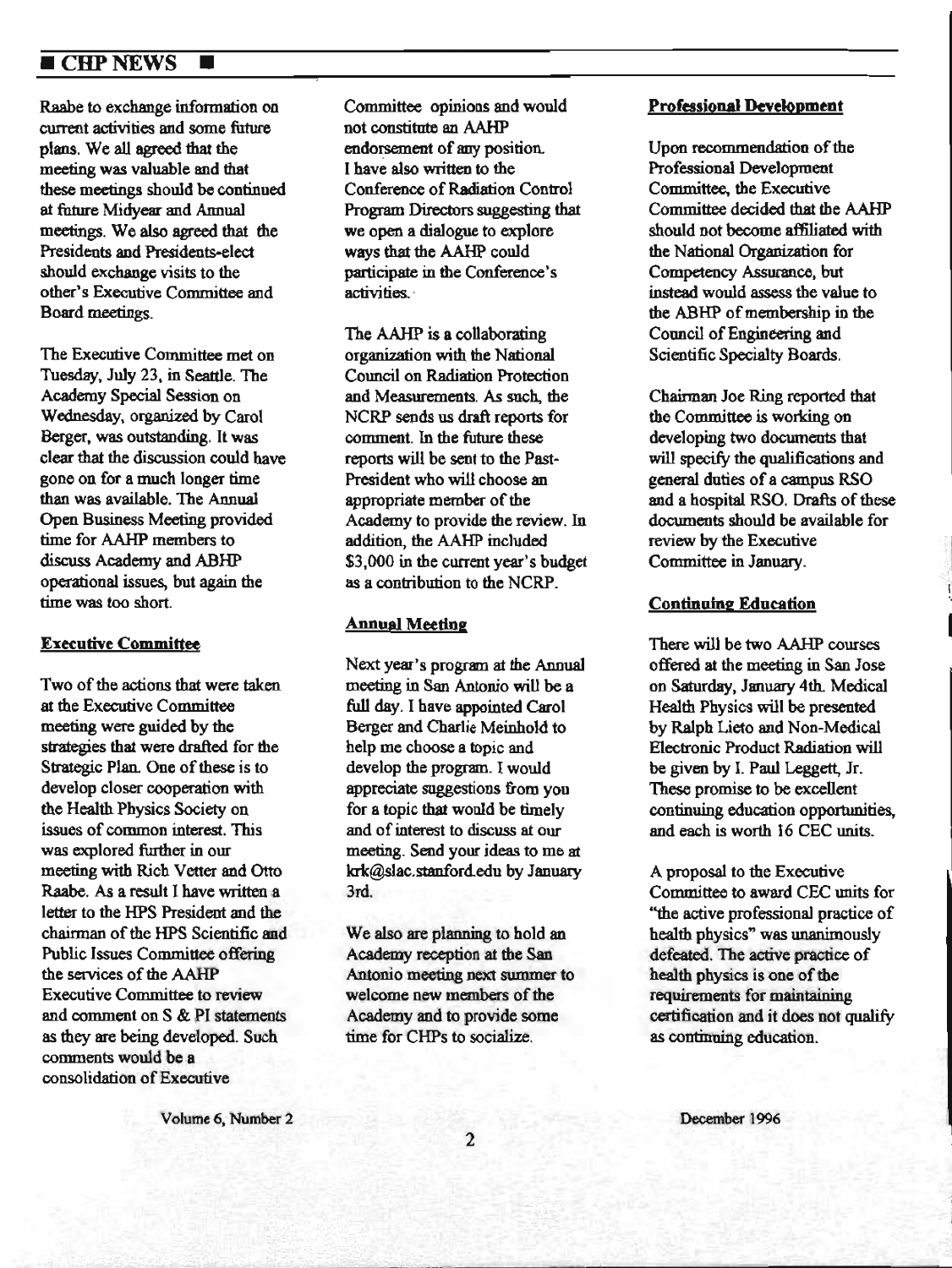Upon the recommendation of Continuing Education Committee Chair, Dave Snellings, two policy revisions were approved. One is to extend to 4 years the approval for courses that are repeated. provided there are no significant changes in content or length. The other is an adoption of a formal procedure to assist with obtaining CECs for self study. (See "AAHP Continuing Education Committee," page *5,* for more information.)

## **General Items**

As most of you probably know by now, the AAHP has a WWW Home Page, thanks to the efforts of Scott Medling. I hope that you have bad a chance to visit it and are finding it useful. I am sure that Scott would appreciate any suggestions for improving it.

The continuity of operations for the AAHP depends on the work of the Program Director, Nancy Johnson, and the Executive Secretary, Dick Burk. They are tremendous resources for the Academy. Nancy, in particular, is the center of operations and can be relied on to provide you any information you might need about the AAHP, or help you find it We are especially indebted to Nancy Daugherty for continuing to produce the "CHP Corner" and the *CHP News,* so that we can keep each other informed about the activities of the Academy.

The Executive Committee makes the policy decisions that affect the functioning of the Academy. To make it the organization that you as a Certified Health Physicist want. we need your ideas. Please let us

know about activities that you think would be appropriate for the Academy.

l want to hear from you about your ideas and concerns, and especially about what you think the purposes and activities of the Academy should be. I must say that at this point, three quarters of the way through my year as President, I have heard from practically no one. You can contact me easily by email at: krk@slac.stanford.edu.

I am coming to the end of my year as President. Together with the Executive Committee and the active committees of the Academy we have built on the structure that was started by our predecessors and have completed a Strategic Plan that will guide the Academy into the future. We have begun some new initiatives that are consistent with the goals stated in the Strategic Plan. l thank all of you who have been active in the business of the AAHP and the ABHP. The Academy, with your support, has a bright future as an organization that represents you as a Certified Health Physicist and that complements the Health Physics Society. In January, Jerry Martin will assume the office of President, and I suggest that we all give him our full support.  $\blacksquare$ 

*Applications for* **the 1997ABHP**  *Certification Exam* **must be postmarked**  *no later than January* **15, 1997** 

## FROM THE CHAIR DECEMBER 1996

## Thomas E. Buhl, CHP Chair, ABHP, 1996

## **Please Visit the ABBP Home**

**Page.** The Board would like to thank Scott Medling. the 1995 Board Chair and current AAHP Webmaster, for his efforts in establishing an ABHP Home Page on the World Wide Web, in conjunction with the AAHP Home Page. The ABHP Web Site **(http://pbantom.ehs.uiuc.edu/ -aahp/abhp/abbp.htm)** has a wealth of useful information for individuals interested in the certification process and especially for candidates that will be taking the certification examination. This information includes the text of the ABHP Prospectus, which gives the history of the ABHP certification process, the general requirements for certification and for taking the examinations, and the costs of applying for and taking the examination.

The Web Site gives the Board's policy on calculators and the list of the calculators approved to date. We have also posted Part 11 of the 1995 and 1996 ABHP certification examinations as an aid to candidates preparing for the exam. The Board is considering posting copies of Part D exams from previous years to make these more readily available.

## **Candidate Questionnaire.**

Several times in the past surveys have been conducted of candidates as an aid in preparing future examinations. A recent survey,

December 1996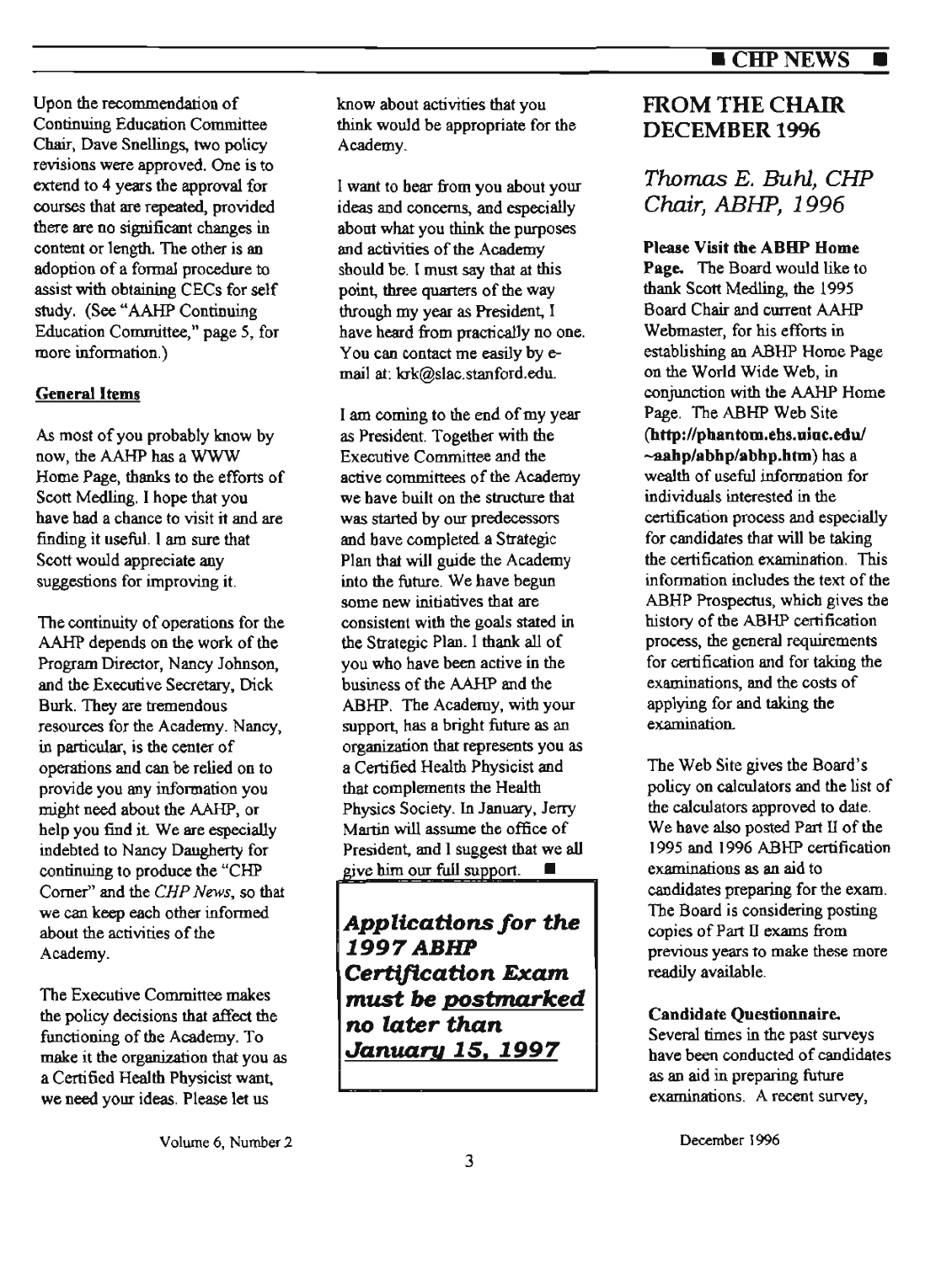## **EXAMPLEMENTS**

which was prepared by Kathy Piyor, Frank Masse, and myself, was conducted last February of the candidates taking the 1995 Part TI examination. This survey took place after the candidates had learned their exam results. Responses were received from 93 of the 194 candidates talcing the exam, for a 48% response rate. Responses were reccived from 21 of the 37 candidates (57%) who passed the examination, and from 70 of the 157 candidates (45%) who were unsuccessful. Two responses had no indication if the candidate passed.

The candidates were asked whether they agreed or disagreed with nine statements related to the examination. These statements included the following:

- 1. The examination was an adequate test of health physics,
- 2. Sufficient time was provided to complete the exam,
- 3. Enough supporting information was provided with each question,
- 4. The facilities in which the exam was given were satisfactory,
- S. The questions were clearly stated,
- 6. My health physics specialty was represented.
- 7. The exam was sufficiently comprehensive,
- 8. There was an appropriate balance of essay and calculational questions, and
- 9. I was well prepared to take the exam.

Scores ranged from "fully agree"  $(\text{score} = 1)$  to "neutral"  $(\text{score} = 3)$ to "strongly disagree" (score  $= 5$ ).

In general. the average scores of the candidates agreed with all the statements (although individual responses ranged from 1 to 5), except for the second statement. The average response for this statement was 3.2. The average scores for the other statements were all less than 3, and ranged from 1.4 to 2.8. Standard deviations were typically a little greater than l. This is based oo the 48% of the candidates responding to the questionnaire.

The scores were also grouped by whether the candidate was successful or unsuccessful in the exam. Successful candidates agreed with all the swvey statements more than the unsuccessful candidates. Again, the second statement (sufficient time) was the statement that the candidates agreed with the least, having an average score of 3.6 from the unsuccessful candidates and 1.8 from the successful candidates.

A second section of the survey asked for information about the candidate's background and how the candidate prepared for the exam. Some of the results from this section of the swvey were that successful candidates reported an average of 40% more hours in exam preparation than unsuccessful candidates, and that taking a certification preparation course, educational degree, and years of experience in doing professional health physics work were not

significant factors in passing the exam. Health physicists working for consulting finns had the highest passing rate of any employer category (56%).

The Board felt that conducting the survey provided valuable information about the examination., and appreciated the efforts of the candidates that completed and submitted their survey response.

**Board Officen and Panel Members for 1997.** During its meeting in Seattle, the Board elected Roger Brown as the ABHP Chair for 1997, George Vargo as Vice Chair, Nancy Kirner as Secretary, and Ed Maher as Parliamentarian. Congratulations and best wishes to these individuals in their upcoming work.

We would also like to congratulate Bob Miltenberger for being appointed by the AAHP as the new Board member in 1997; Richard Toohey, Daryl Greene, and Edward Branagan on their appointment by the ABHP to the Part I Panel; and Ron Mlekodaj, Doug Draper, James Griffin, Paul Jones, Kathy Shingleton, Brian Methe, Xiaotian Mao, and Jonathan Wallace on their appointment to the Part II Panel.

**Question Banks.** The Board took action to establish a bank of questions for the Part II exam. This bank would parallel the question bank established for the Part I exam, and is intended to make the monumental task of creating the Part II exam somewhat easier. ■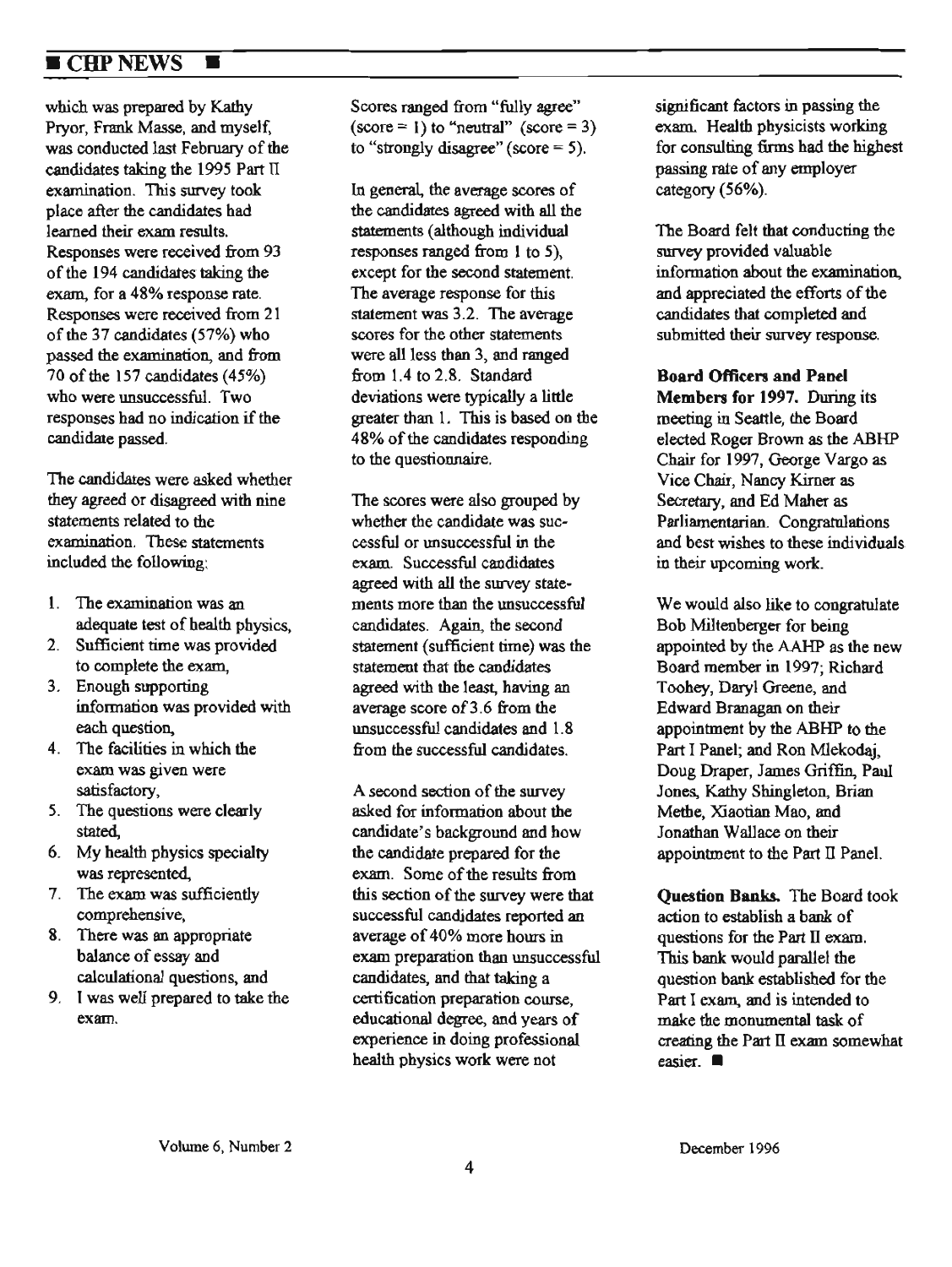### ■ CHPNEWS ■

## AAHP CONTINUING EDUCATION **COMMITTEE**

## *David* D. *Snellings, CHP Chair*

The Continuing Education Committee sponsored five eighthour training courses during 1996 at the HPS Midyear meeting in Scottsdale, Arizona, and the HPS Annual Meeting in Seattle, Washington. Beginning in 1992 and through 1996, the Committee has sponsored twenty-five training sessions in conjunction with the HPS meetings. The overall participation in these courses by health physicists has been exceUent, and the willingness of the instructors to teach the courses and share their knowledge has been gratifying. The Committee plans to continue to offer this type of

training at the HPS meetings for the foreseeable future.

The Committee will implement several revisions to the AAHP "Continuing Education Policy", effective **January** 1997. These revisions are designed to assist the CHPs in the recertification process and reduce unnecessary administrative work for the CHPs and the AAHP Secretariat. The revisions to the policy include the following:

• Approval/awarding credits for training courses will be granted for a four-year cycle, rather than the current practice of a one-year period. This revision wiU reduce the administrative burden on the CHP, the AAHP Secretariat, and the training course provider, but will not degrade the effectiveness of the review and approval process. The application for Continuing Education Credit is available from the AAHP Program Director.

• A formal process, including definitive guidance, has been established to assist CHPs in obtaining continuing education credits for self study programs.

The process requires the CHP to submit a study plan to the Committee for approval and the pre-awarding of credits prior to beginning the self study, followed by documentation by the CHP that the study has been completed. The continuing education credits will be awarded upon completion of the study. An application form for the self study program is available from the AAHP Program Director.

The Committee bas also developed formal guidelines for instructors who present the AAHP training courses, and we will initially use the guidance for the Midyear Meeting training courses. ■

The William A. McAdams Outstanding Service Award is made annually by the ABHP and the AAHP to honor a Certified Health Physicist who has made a significant contribution toward the advancement of professionalism in health physics and to the certification process. Nominees shall be CHPs who have served the health physics community through outstanding and extended work on the AAHP or ABHP, through teaching, or in other areas that enhance the professionalism of health physics. All CHPs, whether cmrently active or not, are eligible, and posthumous awards are permitted.

All AAHP members are encouraged to submit nominations. Present your nominations in a letter to the

**WILLIAM A. McADAMS AWARD** Awards Committee chairperson for 1997, George Vargo, ABHP Vice Chair '97, detailing the rationale for your nomination and giving background information on your nominee. Other Committee members will include Roger C. Brown (ABHP Chair, '97) and Kenneth R. Kase (AAHP Past President '97). Nominations should be sent to the McAdams Award Committee Chairperson by March I, 1997, to be considered for the 1997 award. Address your nomination letter to:

> George J. Vargo, Jr., CHP PO Box 338 Richland, WA 99352 (509)375-6836 W (509)375-2019 FAX gi vargo@pnl.gov  $\blacksquare$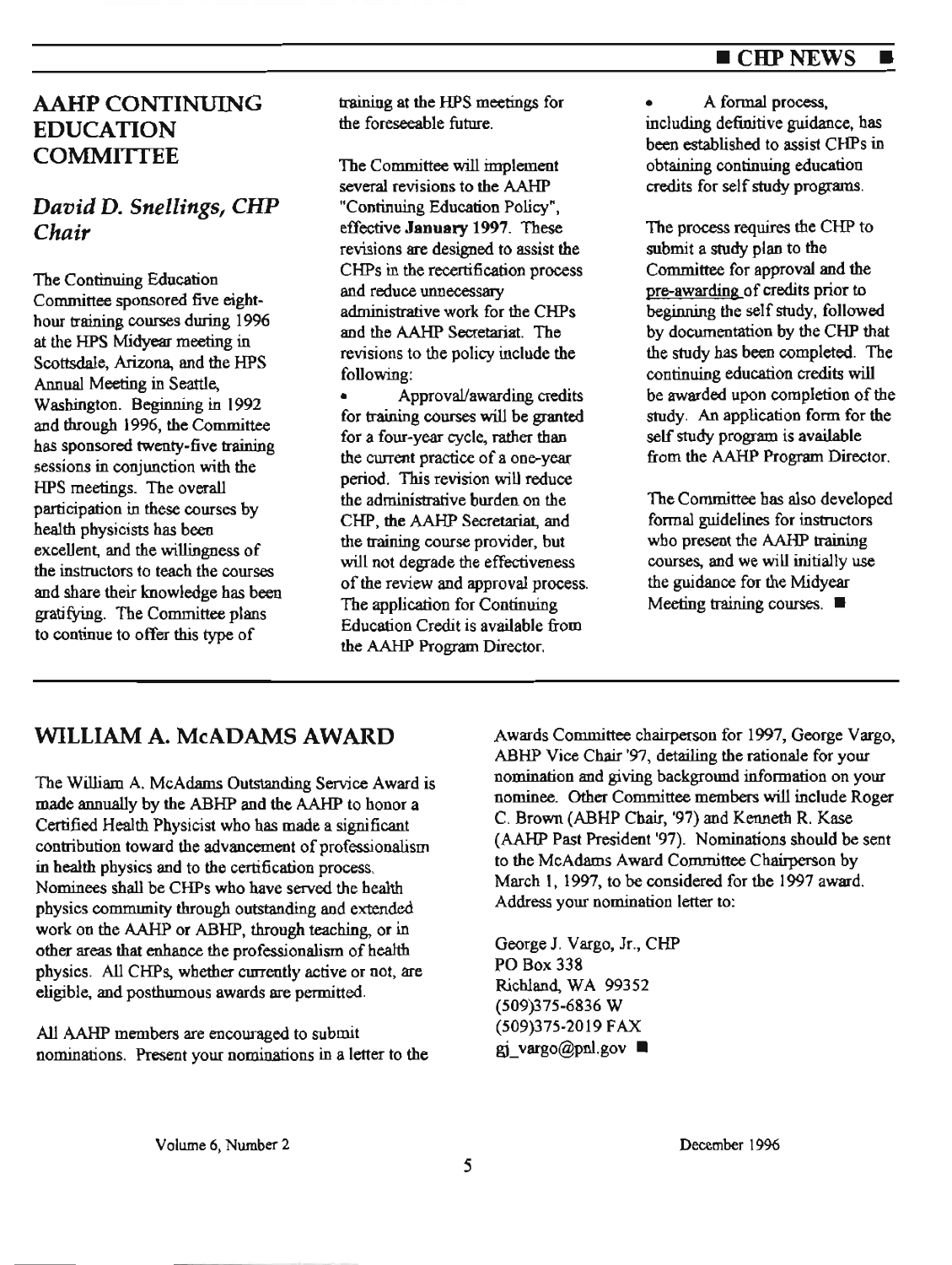## **CHP NEWS**

#### *Erle W. Abelquist*

I just took the ABHP exam (Part II) in Seattle and wanted to say that I thought that it was a fair exam and well-proctored. I also thought last year's exam was fair, maybe a little more difficult than this year's.

П

It seems to me the passing rate is most directly related to bow well the candidates prepared Talking to several of those wbo failed last year, I got the sense that they took this year's exam more seriously and prepared accordingly.

Does the ABHP keep track of the passing rates for Parts 1 and II? Where could 1 get this info?

Lastly, a few kind words for the proctor in Seattle: Nancy Kirner effectively handled a very stressful and distracting situation - two fire alarms 15 minutes into the exam. She assured us that  $(1)$  the Sheraton was not going down in flames and (2) this lost time and concentration would be made up. Thank you.  $\blacksquare$ 

### **RESPONSE**

#### Tom Buhl, 1996 Chair, ABHP

I'd like to thank Eric for his letter and provide some of the information that he requested. The ABHP tracks a number of examination-related indicators, including the passing rates. The passing rates since 1976 for the Part l, Part II, and Part II (Power Reactor) examinations are shown in the figures that follow. The Power Reactor Specialty Examination was first administered in 1979 and discontinued in 1993.

Ao excellent summary of information describing the Board's history, including the average scores for pas<sup>t</sup> examinations. is given in Frazier Bronson's 1994 overview article "'American Board of Health Physics:

LETTERS: The First 35 Years" (Bronson 1994). Figures 2a through 2d of that paper give the available passing rates for Part 1996 ABHP EXAM l, Part II (Comprehensive), Part II (Power Reactor), and the Oral exam through 1993.









Adapted from Bronson, F. "American Board of Health Physics: The First *35* Years." *Health Physics* 67: 454-470; 1994. ■

Volume 6, Number 2

December 1996

6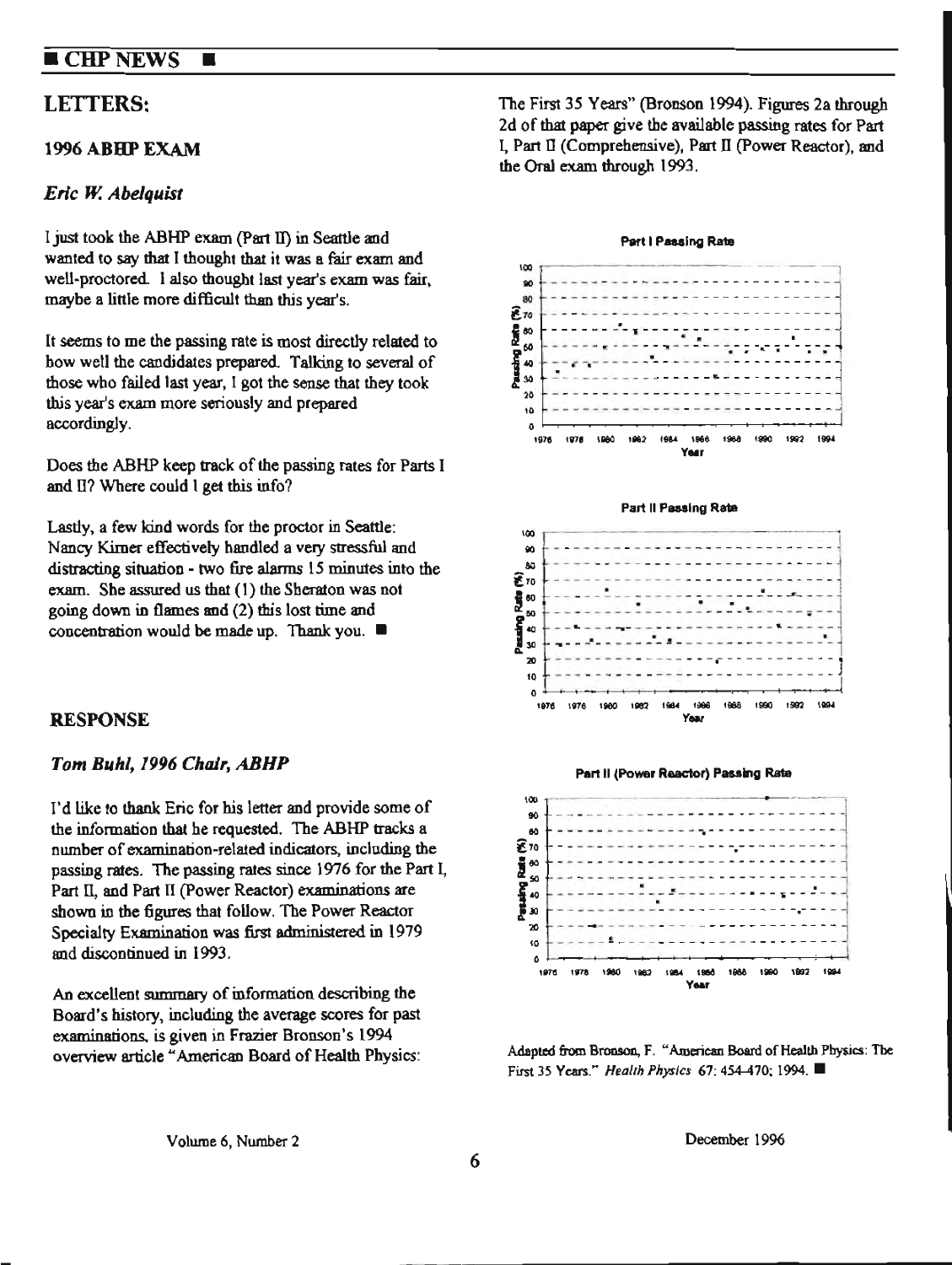## ■ CHPNEWS ■

## FROM THE EDITOR:

Nancy M. Daugherty, CHP

## **It's Been Fun!**

As this issue of the *CHP News*  goes to press, I am expecting it to be the last one for which I will serve as Editor. For the last few months we have been advertising for applicants for the position, with the deadline for applications being December  $1<sup>st</sup>$ . If things go according to plan, the new Editor will be selected by the AAHP Executive Committee at the Health Physics Society's Midyear Meeting in San Jose, California

Has it been six or seven years since I took on the assignment for ao "indefinite period"? Time flies when you're having fun, and I have had lots of fun with this job.

I confess that until I became *News*  Editor, I knew very little about the AAHP and the ABHP Certification process. I was among those who voted against creation of the Academy. The ABHP seemed to be doing a great job administering the Certification program, and I saw nothing broke that needed fixing.

Fortunately, more informed votes prevailed. The ABHP is doing exemplary work in certifying **and**  recertifying HPs, but there are other, broader issues regarding Certification and the advancement of the health physics profession that are best addressed through the Academy - if only to free the Board to concenlrale on its timeand labor-intensive responsibilities.

Having seen the complexity of issues that are addressed by the AAHP Executive Committee, I am grateful that we have the Academy and its numerous committees to deal with these concerns. It is impressive to see the high-quality

work that is accomplished by Academy volunteers.

My thanks to Nancy Johnson , the Secretariat's AAHP Program Director. She has served as contributor, proofreader, and friend throughout my tenure. Genevieve Roessler, Sharon Hebl, and the rest of the *HPS Newsletter* folks have provided cordial, patient assistance to me and valuable visibility for the *News* and "Comer" by publishing or co-distributing them with the *Newsletter.* 

To the next *CHP News* Editor, I wish you the best. You wiU be working with some great people. To the readers of the *CHP News*  and the "CHP Comer," I encourage you to make suggestions for improvements and to submit letters and articles for publication. Thanks for the support you have given me. It's been fim! ■

## 1997 AAHP EXECUTIVE COMMITTEE

President: President Elect: Past President: Secretary: Treasurer. Directors:

Jerome B. Martin Ronald L. Kathren Kenneth R. Kase John R. Frazier Parliamentarian: Jean M. Saint Germain Roger C. Brown Howard W. Dickson Francis X Masse Daniel J. Strom James E. Tarpinian

## 1997 **ABHP** MEMBERS

Chair: Vice Chair. Secretary: Members:

Roger C. Brown George J. Vargo, Jr. Nancy P. Kimer Edward F. Maher David S. Gooden Robert P. Miltenberger Eugene M. Rollins Paul L. Ziemer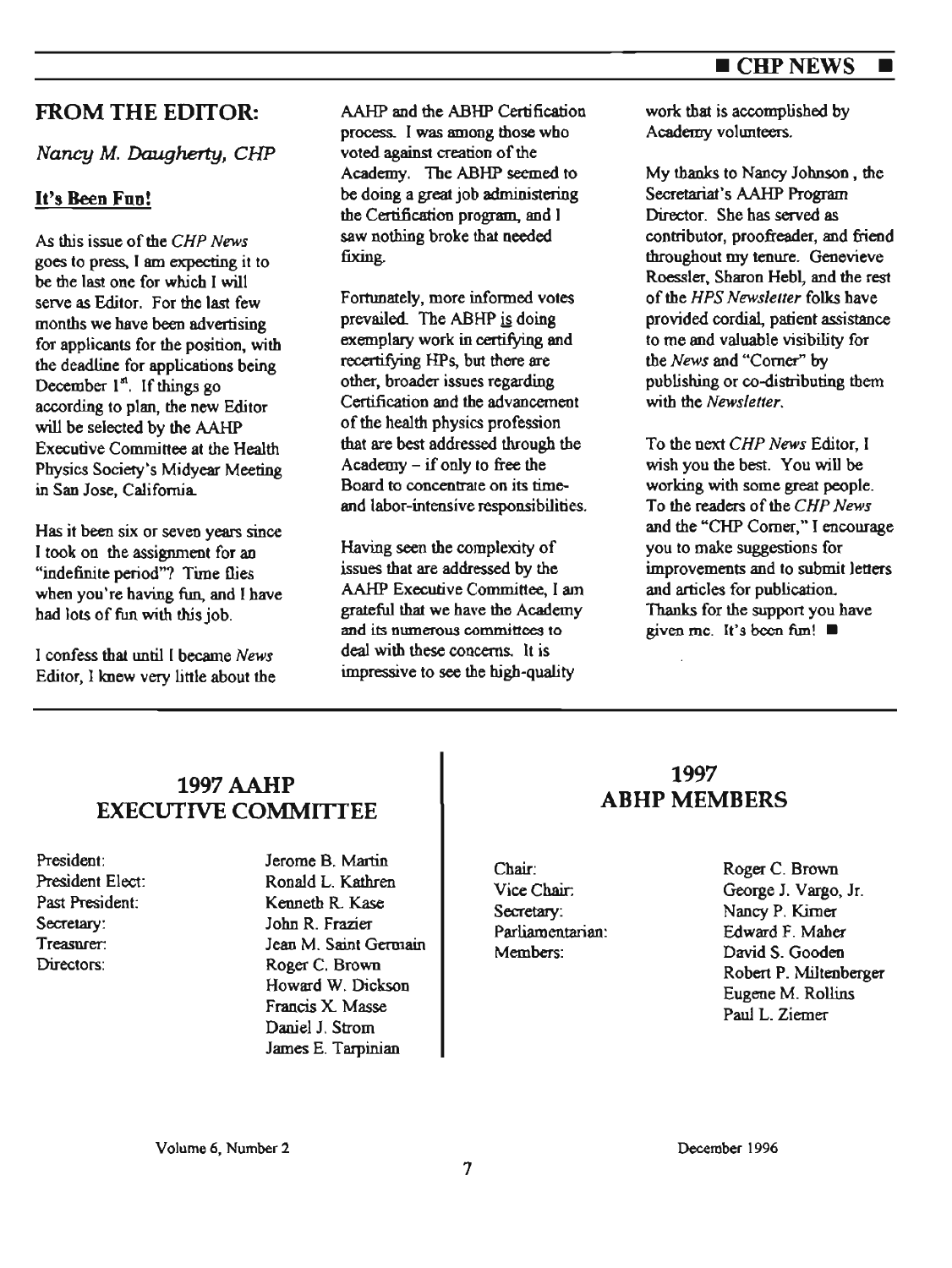## AAHP CONTINUING EDUCATION COURSES *Saturday, January* **4, 1997 - 8** *AM-5* **PM Each Course is** *worth* **16 CECs**

## Coone 1 - **MEDICAL HEALTH PHYSICS**  *Ralph P. Lieto, Henry Ford Hospital*

The intentional administration of radiation to humans presents unique radiation safety situations for the medical health physicist in a hospital/medical center environment. This course attempts to review and describe issues and problems distinct to this environment. A particular focus will be radiation machines used in medicine, but radioactive material will also be discussed. These different machines involve diagnosis -- radiography and fluoroscopy; therapy -- teletherapy, high dose rate remote afterloaders, and irradiators; and research. The administrative relationships that conduct the radiation safety program will be reviewed, including management, the radiation safety committee, and the radiation safety office. This course will review relevant medical regulations and recommendations, personnel monitoring, patient exposure/dose (particularly fluoroscopy), aod shielding concerns.

## **Course 2** - **NON-MEDICAL ELECTRONIC PRODUCT RADIATION**  *1. Paul Leggett, Jr., Center for Devices and Radiological Health, FDA*

This course will cover radiation from a wide variety of sources, including industrial and analytical x-ray units, cabinet and airport baggage inspection systems, microwave ovens, industrial accelerators, TV receivers, and x-ray "people scanners." It will discuss the federal and state regulations applicable to these sources, survey instrumentation and methods, and will present data on accidental radiation occurrences. Efforts by federal agencies to regulate and control the manufacturing and quality control programs will be discussed. The course will not cover lasers or sunlamps. ■

# http://phantom.ehs.uiuc.edu/~aahp/

**(Got the message?)** 

Volume 6, Number 2 December 1996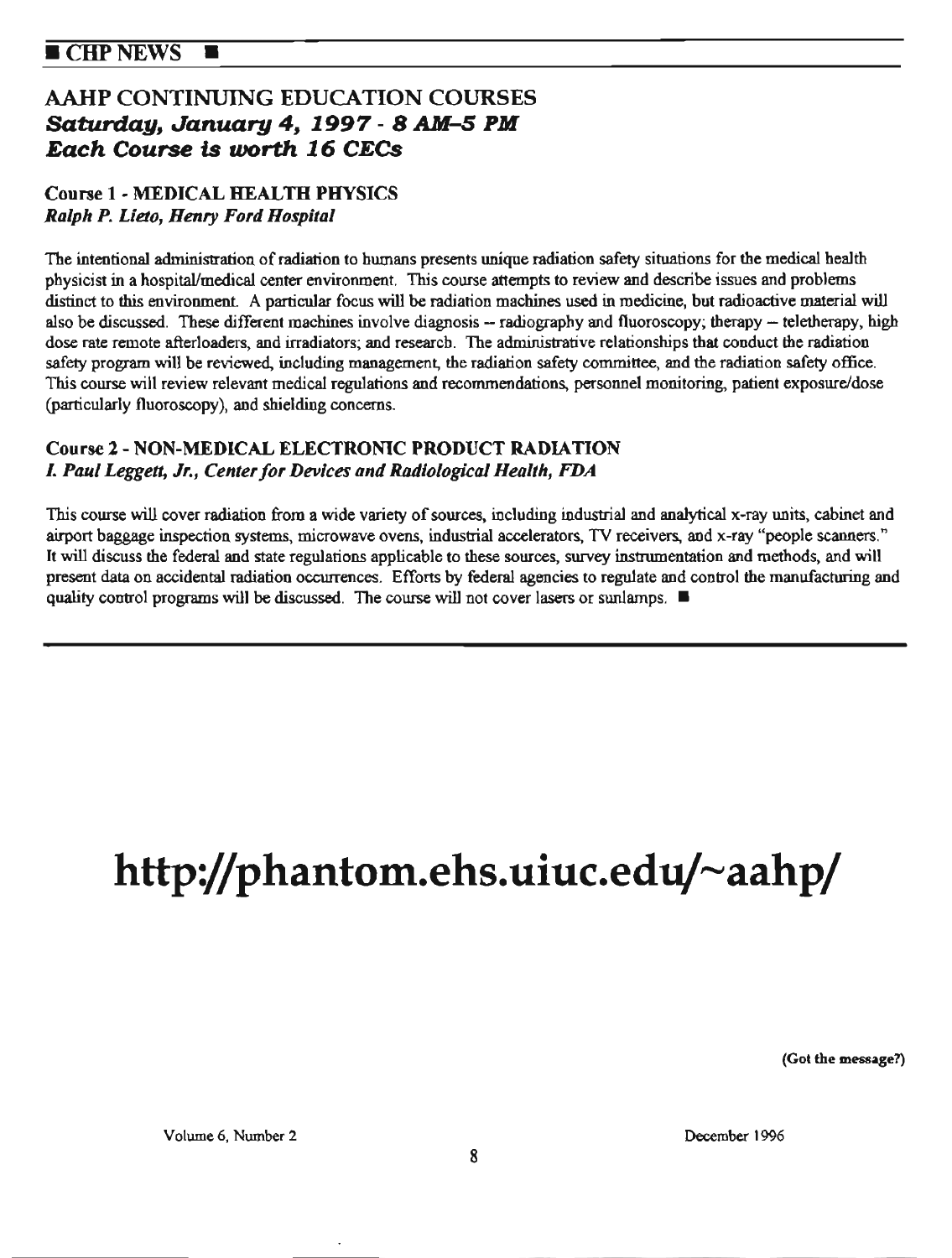## ■ CHPNEWS ■

## AAHP STRATEGIC PLAN **IMPLEMENTATION**

## *Jerome* B. *Martin, CHP 1996 AAHP President-Elect*

Earlier this year when I was considering appointments for AAHP committees, I discovered there were over 200 CHPs who had expressed interest in committee participation. With only 10 committee positions to fill, very few could be accommodated. However, at the AA.HP open meeting in Seattle, **Ken Kase** described the development of the AAHP Strategic Plan, and I indicated that many additional people would be needed to help implement that effort.

The AAHP Strategic Plan has now been drafted, and the Executive Committee will finalize it when *it* meets in San Jose in January 1997. Some of the tasks *to*  implement the Plan will begin immediately thereafter. I am preparing an lmplementatioo Plan that will be presented *to* the Executive Committee in December. This plan will break the Strategic Plan into "bite-sized pieces" and establish tasks for a number of *ad hoc*  committees or teams. This will be your opportunity to participate directly in the affairs of the Academy.

An *ad hoc* Strategic Planning Committee will be proposed that will be charged with steering the strategic planning process. The Implementation Plan will define each task and expected products, assign task leaders, set schedules and milestones, and identify interfaces with other tasks and the AAHP/ABHP organization.

Task Definition: Individual tasks will be defined from the goals and/or objectives of the Strategic Plan. The task definition will establish what is to be accomplished. why it is needed, and suggest how the task may be organized. Expectations for any product (e.g., procedure or document) to be developed from the task will be clearly defined.

Task Leaders: Each task will be assigned a leader. Each member of the AAHP Executive Committee, each AAHP standing committee chair, each member of the

ABHP Board of Directors, and others will be invited to be a task leader. Task leaders will be authorized to select and assign task team members. I will provide the task leaders with the list of over 200 CHPs and others who expressed interest in AAHP committee participation to aid in their selection of task team members.

Schedule and Milestones: Each task wiU have an aggressive *but* realistic schedule for completion, with milestones established *to* measure progress.

Interfaces: The Implementation Plan will attempt to identify for each task the interfaces with other tasks and with other components of the AAHP and ABHP organizations. Task leaders will be expected to communicate frequently with the points-of-contact for identified interfaces to ensure that tasks are coordinated and to avoid duplication of effort. Additional interfaces will probably be identified as the Implementation Plan progresses, and task leaders will be notified accordingly.

Communications: Conference telephone calls will be recommended as an efficient method for communications among task leaders and task team members and others. A standard mechanism for conference telephone calls will be established (similar to the method used recently by the Professional Standards and Ethics Committee).

The draft lmplementatioo Plan, when approved by the Executive Committee, will be activated immediately following the January 1997 meeting in San Jose. The first results of the implementation will be expected by the 1997 Annual Meeting in San Antonio. Additional results will follow according to the established schedule. The Implementation Piao will be revised and updated as necessary until all tasks are completed.

If you did not indicate your interest in AAHP committee participation on the *recent* dues envelope, and thus are not on the current list of over 200 names, it is not too late! If you would like your name added to the list or if you would like to emphasize your level of interest in implementing the AAHP Strategic Plan, please contact Jeny Martin at (806) 342-9995 or via e-mail at jb  $\text{martin@pnl.gov}$ . I hope to involve everyone who wants *to* participate in Academy activities. ■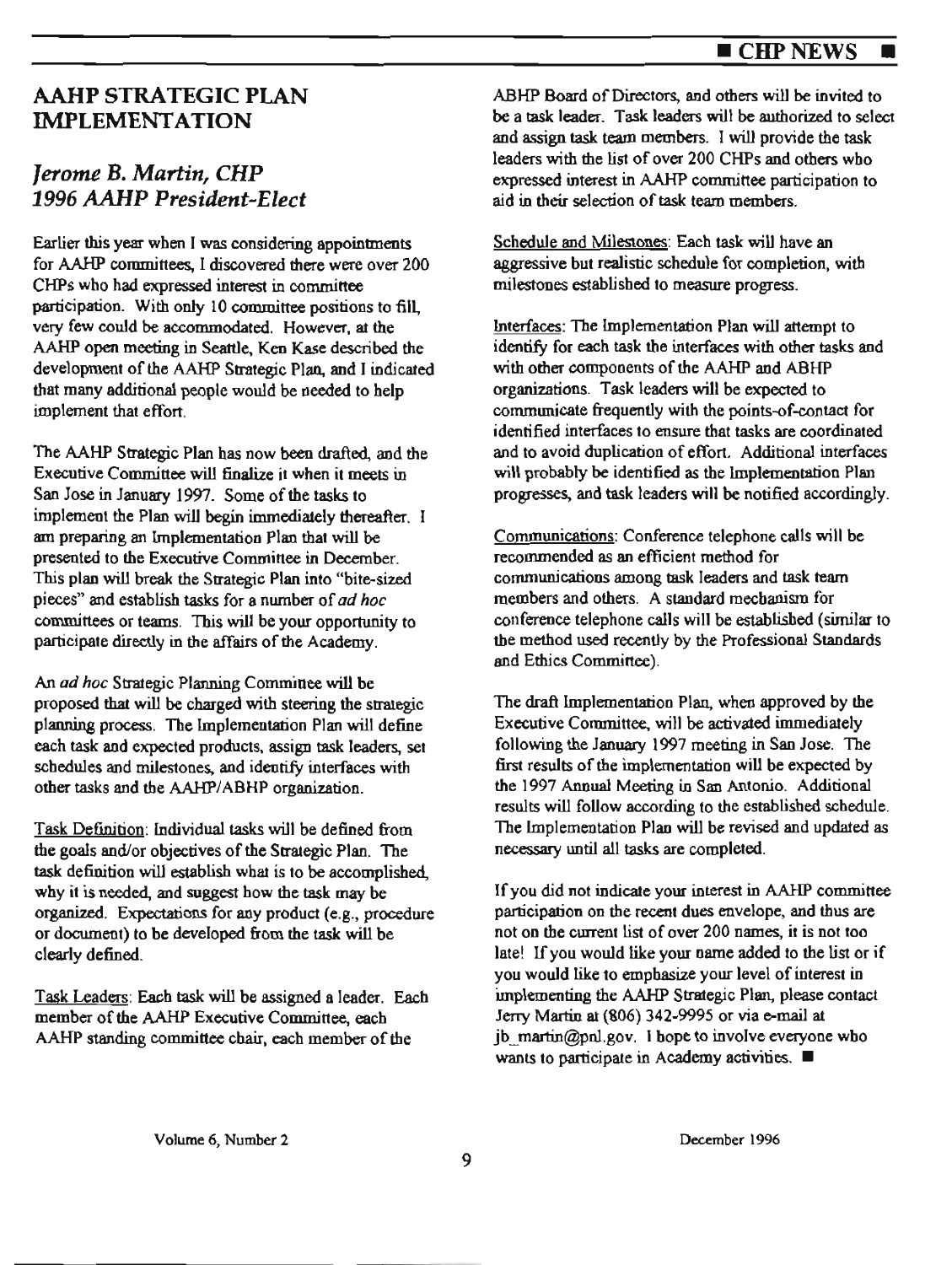## **1996 CITATION WILLIAM A McADAMS OUTSTANDING SERVICE AWARD**

## **Presented to Frazier L. Bronson, CHP**

The William A. McAdams Outstanding Service Award is presented each year by the American Board of Health Physics. Our purpose is to recognize those individuals who have made significant contributions to the advancement of professionalism and health physics certification. This award is named for the man who exercised strong and dedicated efforts to identify the need, define the concept, organize the body, obtain the charter, and implement the initia1 certification program.

The Award was established in 1989 in honor of one of the Board's founders, William McAdams. William McAdams provided leadership, energy, and vision to the Board during its formation. He was a member of the 1958 Certification Committee formed by the Health Physics Society to investigate the need for a Board. He then served as the Chair of the inaugural Board when it was formed in October 1959. Today's recipient, as have past recipients of the Award, has made similar noteworthy and significant contributions to the advancement of our profession and health physics certification.

The award was first presented in 1989 on the 30th anniversary of the ABHP. The seven previous recipients of the William McAdams Outstanding Service Award are

| Jack Healy - 1989  | H. Wade Patterson - 1990 | Richard Bowers - 1991 | Les Slaback - 1992 |
|--------------------|--------------------------|-----------------------|--------------------|
| Ken Skrable - 1993 | Lee Booth $-1994$        | Bob Casey - 1995.     |                    |

Today I am very pleased to announce that Frazier L. Bronson is the recipient of the eighth William A. McAdams Outstanding Service Award. In making this award, the Board recognizes Frazier Bronson for his continuing and dedicated efforts in advancing the profession of health physics through certification. Frazier's contributions to health physics certification include leadership through the period when a number of refinements to the process of developing the certification examination were proposed and implemented.

Frazier received his certification in health physics in 1973. Prior to becoming certified., he participated as an instructor in instrumentation for the Baltimore-Washington Chapter's ABHP Certification Exam Preparation Course from 1968 to 1974. He also co-developed, co-directed, and taught a portion of the Delaware Valley Chapter's 20-week ABHP Certification Exam Preparation Course in 1973 and 1974. Frazier served on the original panel of the Continuing Education Committee from 1977 to 1979; he also participated in the first ABHP Role Delineation process. From 1985 to 1989, Frazier served as a Board Member of the ABHP, including two years as Secretary-Treasurer (1986-87) and two years as Chair (1988-89).

During Frazier's tenure on the Board several important processes were developed and initiated to improve the quality and consistency of the certification exam. The following list contains many of these improvements:

- Implemented the results of the Role Delineation as a basis for the subject matter of exam questions.
- Increased the reliability of the examination process by subjecting potential questions to a formal review process and rating system.
- Provided for multiple graders (first 3, and then 5) for each question.
- Eliminated the oral examination option.
- Developed uniform scoring guidance for graders.
- Provided training session for the Comprehensive and Power Reactor Panel members for better question development.

Volume 6, Number 2 December 1996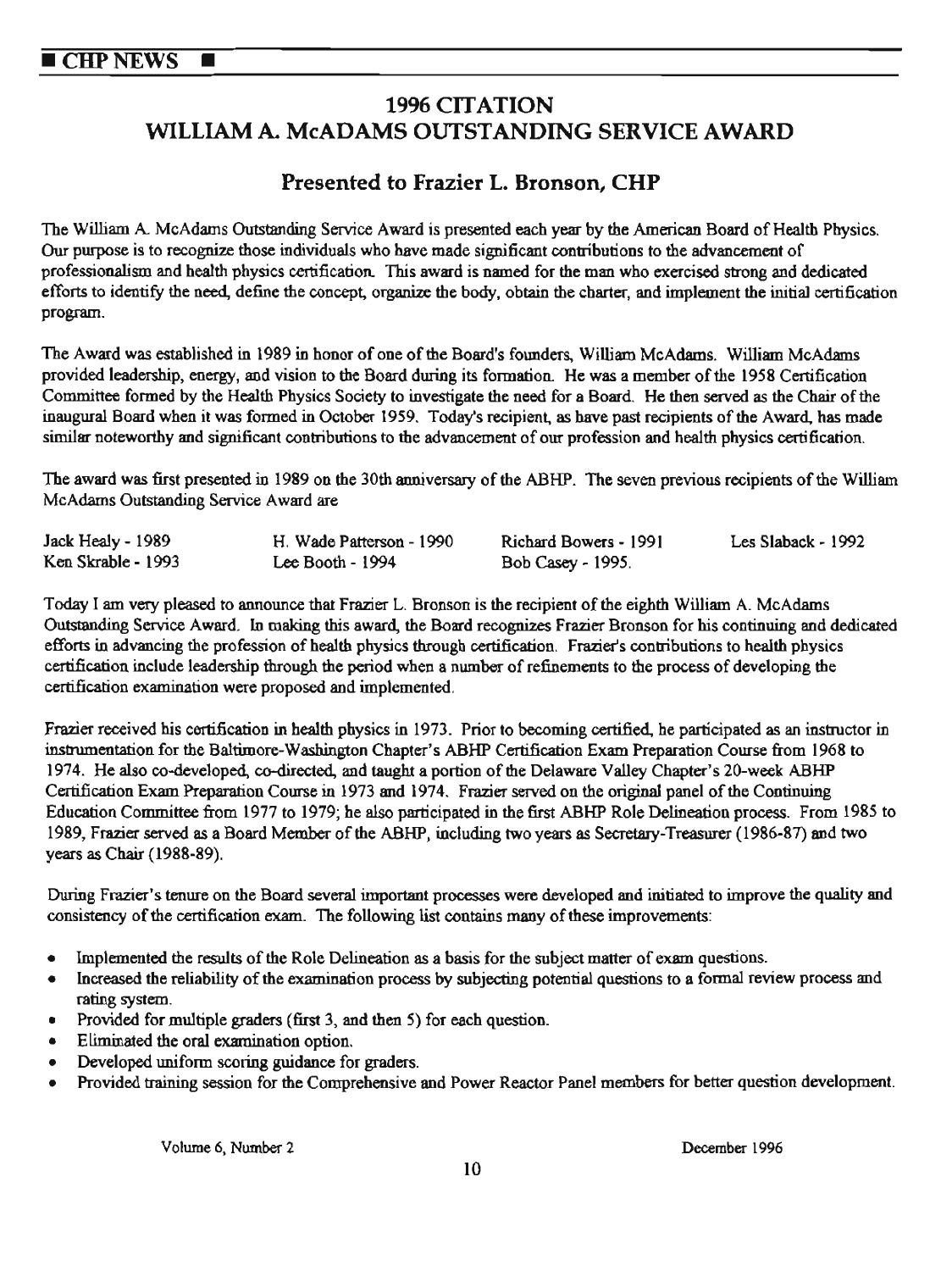- Implemented the ABHP Policy and Procedures manual for Board and Panel operations.
- Introduced a formal appeals process.
- Created the Part I Panel as a separate entity.
- Created the William McAdams Outstanding Service Award
- Introduced the first ABHP/AAHP topical session at the HPS annual meeting.
- Participated in the formative years of the AAHP, especially as it related to the ABHP.

Frazier's closing comment on his ABHP tenure is indicative of his outlook, "Had a great rime and worked with some really neat people."

Frazier has also compiled an impressive collection of accomplishments in job•related activities. He is currently Vice President, Applied Systems Development, Marketing Department at Canberra Nuclear. In this capacity he is responsible for technical development and marketing of applied spectroscopy products. Included are *in.vivo* counting hardware and software, low-level waste assay systems, *in-situ* gamma spectroscopy environmental assay units, dosimetry calculation software, mobile laboratories, and a wide variety of other products for specialized customer applications.

He has served as HPS Representative to the ANSI N13 Full Committee (Radiation Protection) from 1967 to 1993. He has been a member of the ANSI N13.30 Working Group (Performance Criteria for Radiobioassay) from 1984 to the present rime.

lfyou need to know anything about past operation of the ABHP, please consult the hallmark paper by Frazier, "The American Board of Health Physics: The First 35 Years," *Heal1h Physics* 67:454-470, 1994.

Frazier exemplifies the professionalism and dedication to health physics and its practice. In appreciation and recognition of Frazier's many significant contributions to health physics certification and to the advancement of our profession, we take great pride in presenting the William McAdams Outstanding Service Award to him today.

Roger C. Brown, Chair, ABHP Awards Committee, 1996 Vice Chair, ABHP Thomas E. Buhl, 1996 Chair, ABHP Carol D. Berger, 1996 Past President, AAHP ■

Frazier L. Bronson 1996 Recipient of the William A. McAdams Outstanding Service Award

(Photograph courtesy of Gail A. Magenis)



Volume 6, Number 2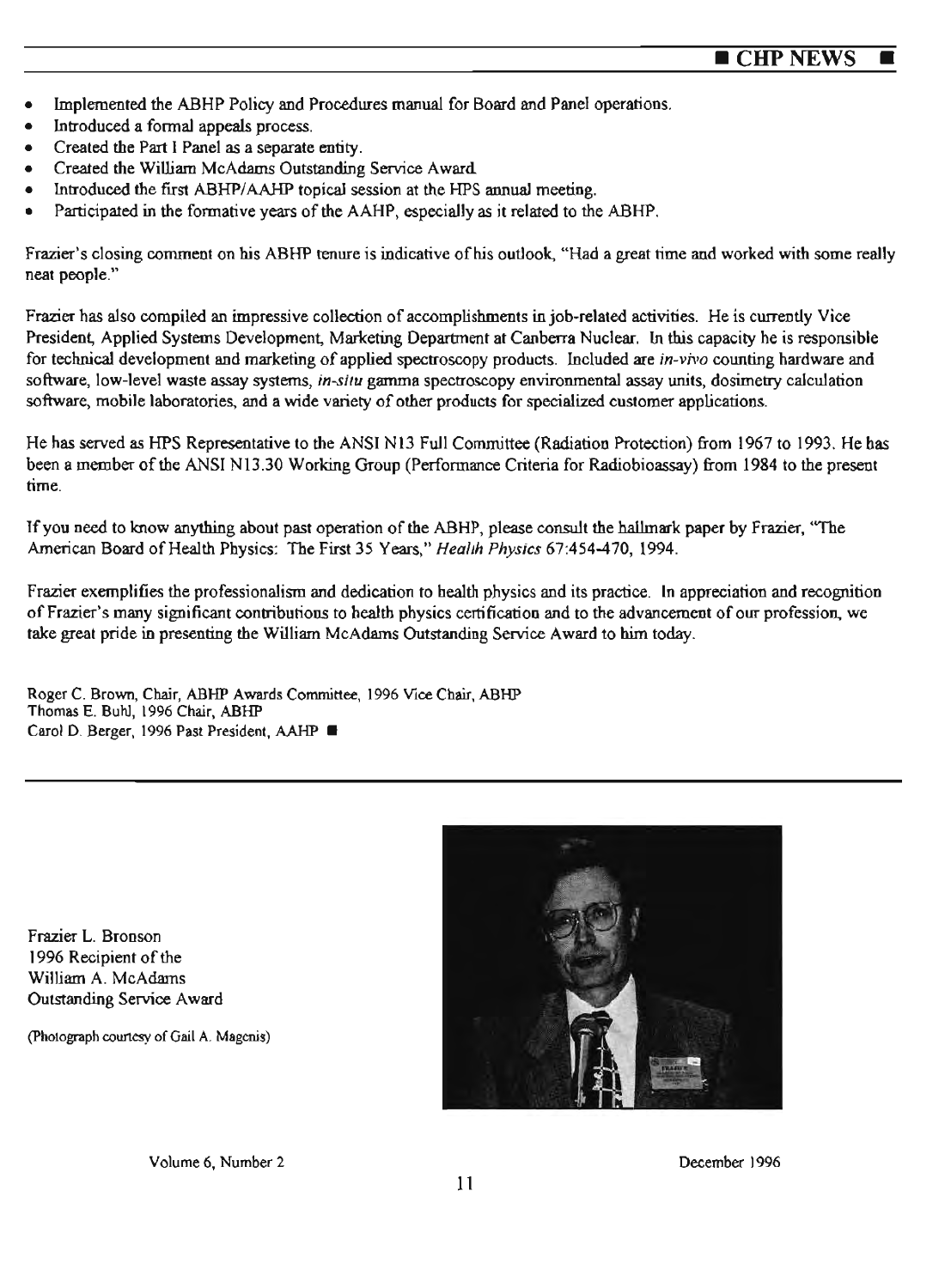#### $\blacksquare$  CHP NEWS Ħ

## 1996 WILLIAM A. McADAMS OUTSTANDING SERVICE **AWARD**  ACCEPTANCE

## *Frazier L. Bronson, CHP*

Thank you very much, Roger, for the very generous words in the citation. It is a very great honor to receive this award; it means a lot to me.

I find it very interesting that of the eight awardees, three of us started our careers at the same place and time. My good friends, Les Slaback and Lee Booth, and 1 were all at AFRRI together. Why did all of us become so heavily involved in the Board, the Panels, the Academy, and get this award? We know that it wasn't the water, since we had a very good environmental monitoring program\_ l know that in my case [and I suspect for Lee and Les] much of the reason for desiring Certification, and supporting the process, came from the influence of our boss, Sydney Porter, who always stressed the importance of sound HP judgment, a strong professional attitude, the importance of Certification and the HPS, and participation in the process. Thanks, Syd.

lt was Les Slaback that suggested to the Board that we create this award. I was honored to have been a part of that process, as the ABHP Chair at that time. Since this first award was to be presented at the 30th anniversmy of the ABHP, we felt it appropriate to give the first award to one of the founding group. At that time, I was heavily involved in researching the ABHP archives, and I had many records from which we could get a good list of candidates. From these records we knew who proposed, who discussed, and who signed the various documents. But we did not know the real creators, workers. or implementers. So, I wrote to each of the past Board members, and asked them who the real heart and soul of the early ABHP were. Most all responded with three names: Elda Anderson. Jack Healy, and Bill McAdams. But how to choose from this outstanding list?

I believe that it was Howard Dickson who came up with the brilliant solution. Elda Anderson already had a big award named after her, so she was out. So, give the award to one [Jack Healy], and name it after the other (Wm. McAdams]. I was also quite pleased in this

selection, since as co-organizer [with John Horan] of the first ABHP Special Sessioo *at* the HPS Annual Meeting, the choice of Jack Heaty gave us a candidate to fill in <sup>a</sup> Session time slot.

I really want to enoourage all HPs to work toward becoming CHPs and want to encourage all CHPs to become active in the Board and/or Academy activities. You will be greatly rewarded. Yes, it's also challenging, but it is very intellectually and professionally stimulating. Creating good exam questions is not easy. It takes much time, group interaction, and skill to create and refine a concept into a good and fair ABHP exam question (with correct answers] and then to assemble a select group of those questions into an exam.

I don't think l have ever been surrounded by such a capable group of people as during that time on the ABHP. I am tremendously impressed with the dedication of the panel members, particularly the Chair and Vice Cbair of the Part Il panel [and at that time the Power Reactor Panel]. Theirs is by far the most difficult job, as Roger well knows.

The Board is also very hard working and dedicated. During my five-year stint, we met two times per year, two to three long days each time. During that entire time, I don't think that a single Board member was absent for a single day.

All of the nice things that Roger put in the citation did indeed happen when l was there. But they are the result of the combined effort of nearly 40 people on the Board and Panels. I hope that I facilitated, rather than hindered the process. But, overall, I was just lucky to be there, surrounded by many really good people, and it is in their honor that I accept this award.

Thank you very much. ■

## http://phantom.ehs.uiuc.edu/~aahp/

(It's your **Web pag~)** 

Volume 6, Number 2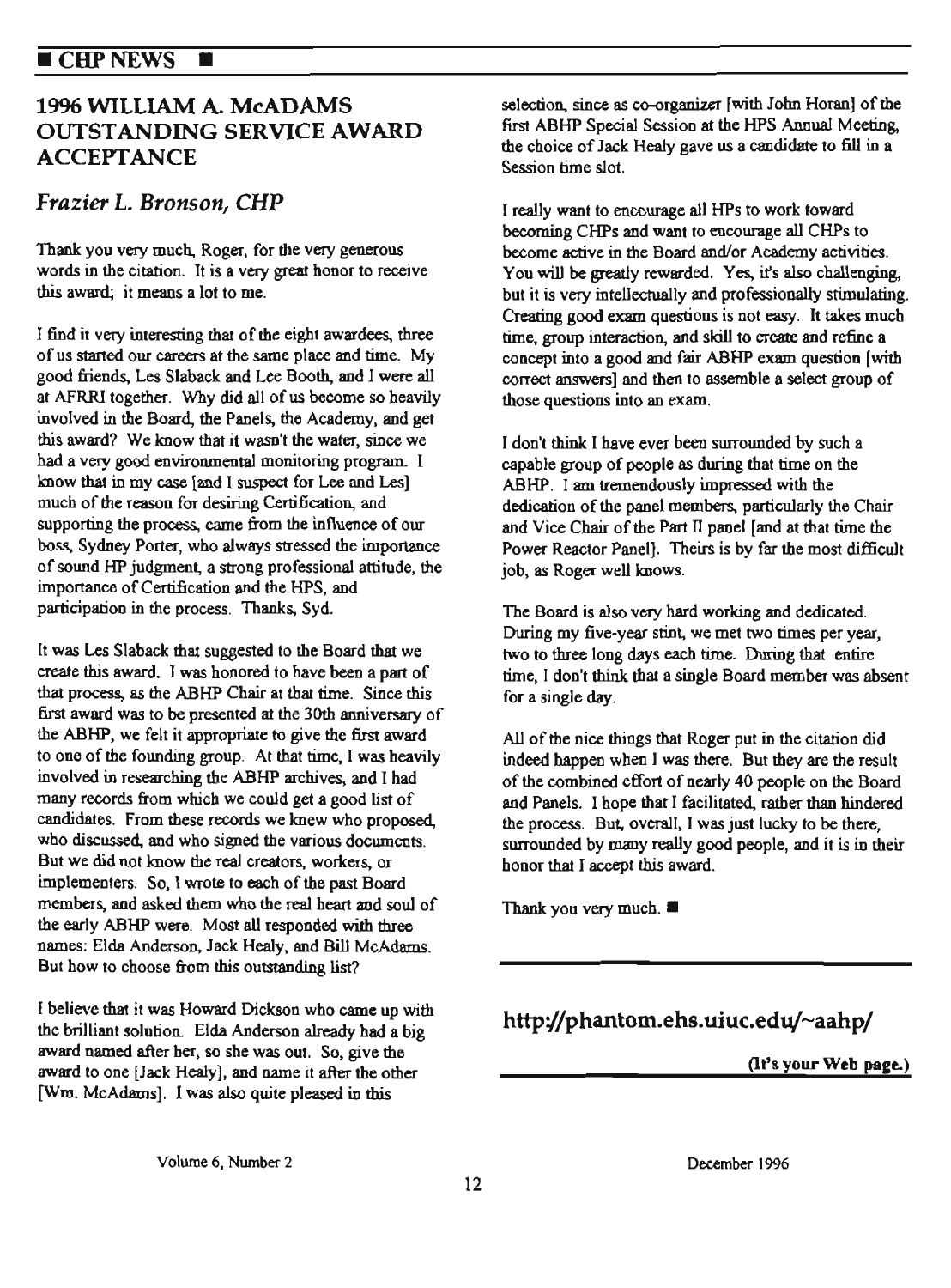## **THE1996** CERTIFIED HEALTH PHYSICIST SALARY SURVEY RESULTS

## *Gary Lautenschlager, CHP*

## **Background**

The 1996 Certified Health Physicist (CHP) Salary Survey results are published in this report. This survey was conducted by Gary Lautenscblager, CHP, of the Midwest Chapter of the Health Physics Society in association with the American Academy of Health Physics (AAHP).

## **Data Acg uisition aod Analysis**

Certified Health Physicists were asked to complete the 1996 CHP Salary Survey form included with the June 1996 *CHP News* that was co-distributed with Volume XXJV, Number 6, of the *Health Physics Society's Newsletter.* A total of 169 responses were received.

156 of these responses were accepted into the database, and 13 were rejected. The 13 rejections included 7 completed survey forms with "no" checked when participants were asked if they were CHPs, *5* completed forms with neither the "yes" nor "no" box checked, and 1 faxed form that was illegible.

Data for retired/part time CHPs, CHPs that did not receive benefits, and CHPs without a Bachelor's or higher degree were accepted into the database, but could not be analyzed in any meaningful way due to their limited number.

The salary ranges checked by CHPs on the completed survey forms were reduced to the midpoints of those ranges before statistical analyses were performed. For example, if CHPs checked the box for the salary range \$50,000 to \$54,999, their salary was assigned the value of\$52,500.

There were 4 Master's in Health Physics CHPs and 4 Ph.D. CHPs who indicated that they earned more than \$130,000 per year, and 1 CHP who earned less than \$20,000 per year.

These "less than \$20,000 and greater than \$130,000" salary data could not be assigned a salary value, and were not used in the statistical analyses.



With some exceptions, only results for those categories in which there were IO or more CHPs are given. This choice of a minimum of 10 CHPs was partly based on statistical reasons and partly to help protect the confidentiality of individual CHPs. For example, if there were fewer than 10 completed survey forms within a category, such as CHPs with a Master's in Health Physics and an American Board of Nuclear Medicine (ABNM) certification, then those data were not analyzed. The exceptions that do appear are included for general interest.

The survey results from 139 CHPs who worked full time, received benefits from their primary employer, and earned between \$20,000 and \$130,000 per year are shown in Tables 1 through 10.

Table 1 shows the results for all of the 139 CHPs grouped together. Table 2 groups these CHPs by education and field, and Tables 3 through 7 group these CHPs with different levels of education and experience together.

Tables 8, 9, and 10 show survey results for Master's in Health Physics CHPs separately, because there was a sufficient number of responses from this group.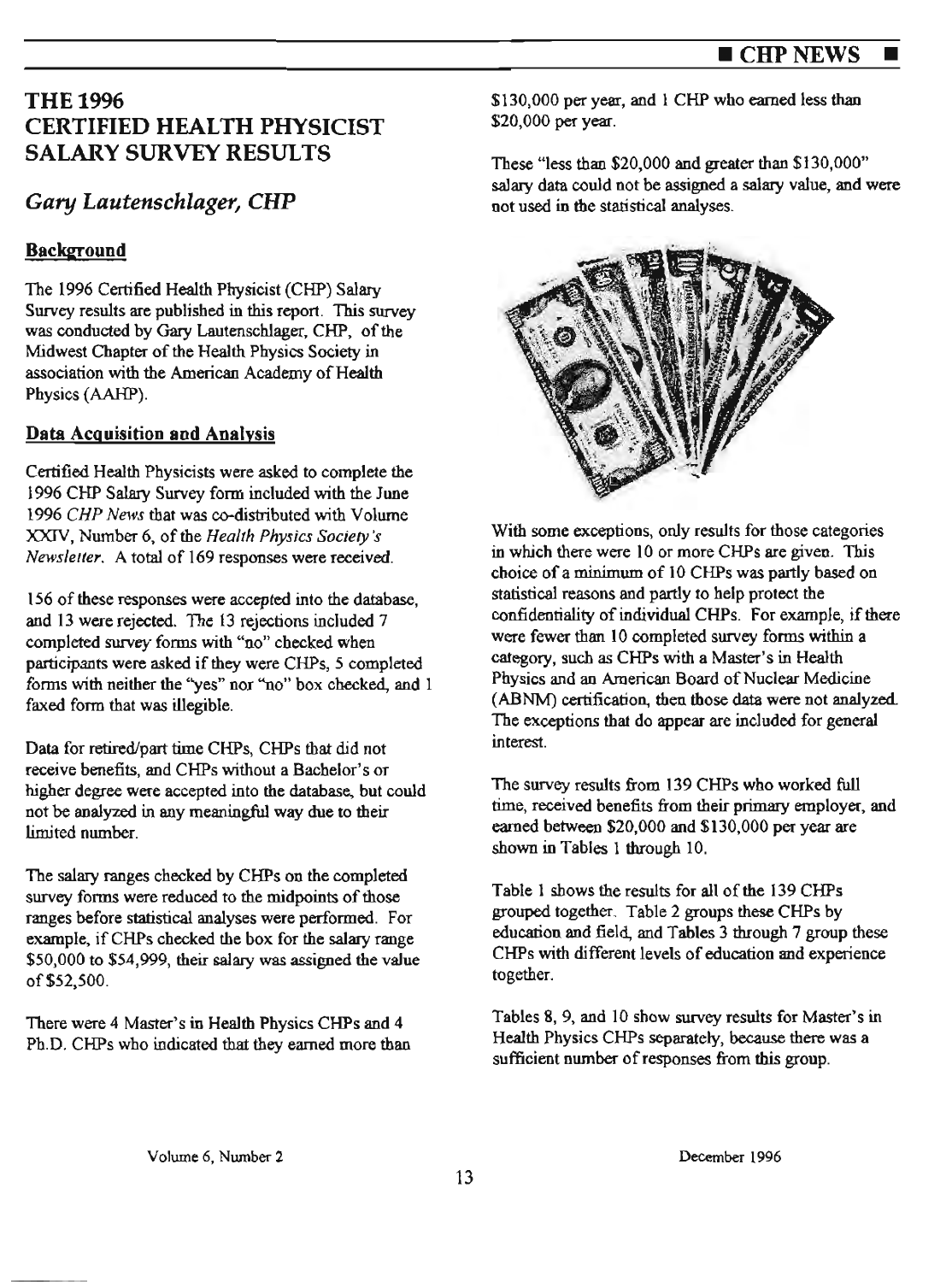#### **CHP NEWS**  $\blacksquare$

## **Tabulated Survey Results**

The following ten tables show survey results for full time CHPs that also received health, vacation, and/or retirement benefits:

Table 1: CHPs

| ---------    |                   |                   |                       |                   |                              |                       |
|--------------|-------------------|-------------------|-----------------------|-------------------|------------------------------|-----------------------|
| <b>CHPs</b>  | Average<br>Salarv | Median<br>Salarv  | Standard<br>Deviation | Maximum<br>Salary | $\cdots$<br>Mmumum<br>Salarv | Number in<br>Category |
| $(139$ CHPs) | \$78.327          | \$77.500<br>۔ بوت | \$19,107              | \$127,500         | \$27,500                     | 139                   |

Table 2: CHPs by Level of Education and Field

| Level of Education        | Average  | Median   | Standard  | Maximum   | Minimum  | Number in |
|---------------------------|----------|----------|-----------|-----------|----------|-----------|
| and Field                 | Salary   | Salary   | Deviation | Salary    | Salary   | Category  |
| Bachelor's Other Field    | \$66,711 | \$67,500 | \$18.125  | \$97.500  | \$27,500 | 19        |
| Bachelor's Health Physics | \$73.269 | \$72,500 | \$12,885  | \$107,500 | \$57,500 | 13        |
| Master's Other Field      | \$73,500 | \$75,000 | \$12,096  | \$92.500  | \$52,500 | 20        |
| Master's Health Physics   | \$78,465 | \$77,500 | \$19.627  | \$127,500 | \$37.500 | 57        |
| Ph.D. Other Field         | \$91,875 | \$92,500 | \$17,500  | \$122,500 | \$62,500 | 16        |
| Ph.D. Health Physics      | \$87.500 | \$82.500 | \$19.579  | \$117.500 | \$57.500 |           |

Note: Highest degree indicated by the CHP was used. If a CHP held a health physics degree and another degree at their highest level of education, they were counted only in the health physics degree categories.

#### Table 3: CHPs by Level of Education Completed (Bachelor's, Master's, or Ph.D.)

| Level of Education                        | Average  | Median   | Standard  | Maximum   | Minimum  | Number in |
|-------------------------------------------|----------|----------|-----------|-----------|----------|-----------|
| Completed                                 | Salarv   | Salary   | Deviation | Salary    | Salary   | Category  |
| Bachelor's (HP, Other Field) <sup>*</sup> | \$69.375 | \$70,000 | \$16.301  | \$107,500 | \$27,500 |           |
| Master's (HP, Other Field)                | \$77.175 | \$77,500 | \$18.034  | \$127,500 | \$37,500 | 77        |
| Ph.D. (HP, Other Field)                   | \$89.914 | \$92,500 | \$18.255  | \$122,500 | \$57,500 | 29        |

\* - (HP, Other Field) = CHPs with Health Physics (HP) degree and CHPs with Other Field degree grouped together.

#### Table 4: CHPs by Years Experience

| Years Experience | Average  | Median       | Standard  | Maximum   | Minmum   | Number in |
|------------------|----------|--------------|-----------|-----------|----------|-----------|
|                  | Salarv   | $S$ alar $v$ | Deviation | Salarv    | Salary   | Category  |
| 6 to 10 Years    | \$57.955 | \$62,500     | \$14.740  | \$72,500  | \$27,500 |           |
| 10 to 15 Years*  | \$67,500 | \$67,500     | \$13.811  | \$102,500 | \$42,500 | 28        |
| 15 to 25 Years   | \$80.643 | \$77.500     | \$15.929  | \$122,500 | \$52,500 | 70        |
| $> 25$ Years     | \$90.893 | \$87.500     | \$18,462  | \$122,500 | \$62,500 | 28        |

\* - The average and the median salary are indeed \$67,500.

#### Table 5: CHPs by Other Certifications

| Other Certifications | Average  | Median   | Standard  | Maximum   | Minimum  | Number in |
|----------------------|----------|----------|-----------|-----------|----------|-----------|
|                      | Salarv   | Salarv   | Deviation | Salarv    | Salary   | Category  |
| NRRPT                | \$68.929 | \$67,500 | \$20.702  | \$117,500 | \$27,500 | 14        |
| PE                   | \$84,722 | \$82,500 | \$18.893  | \$117,500 | \$62,500 |           |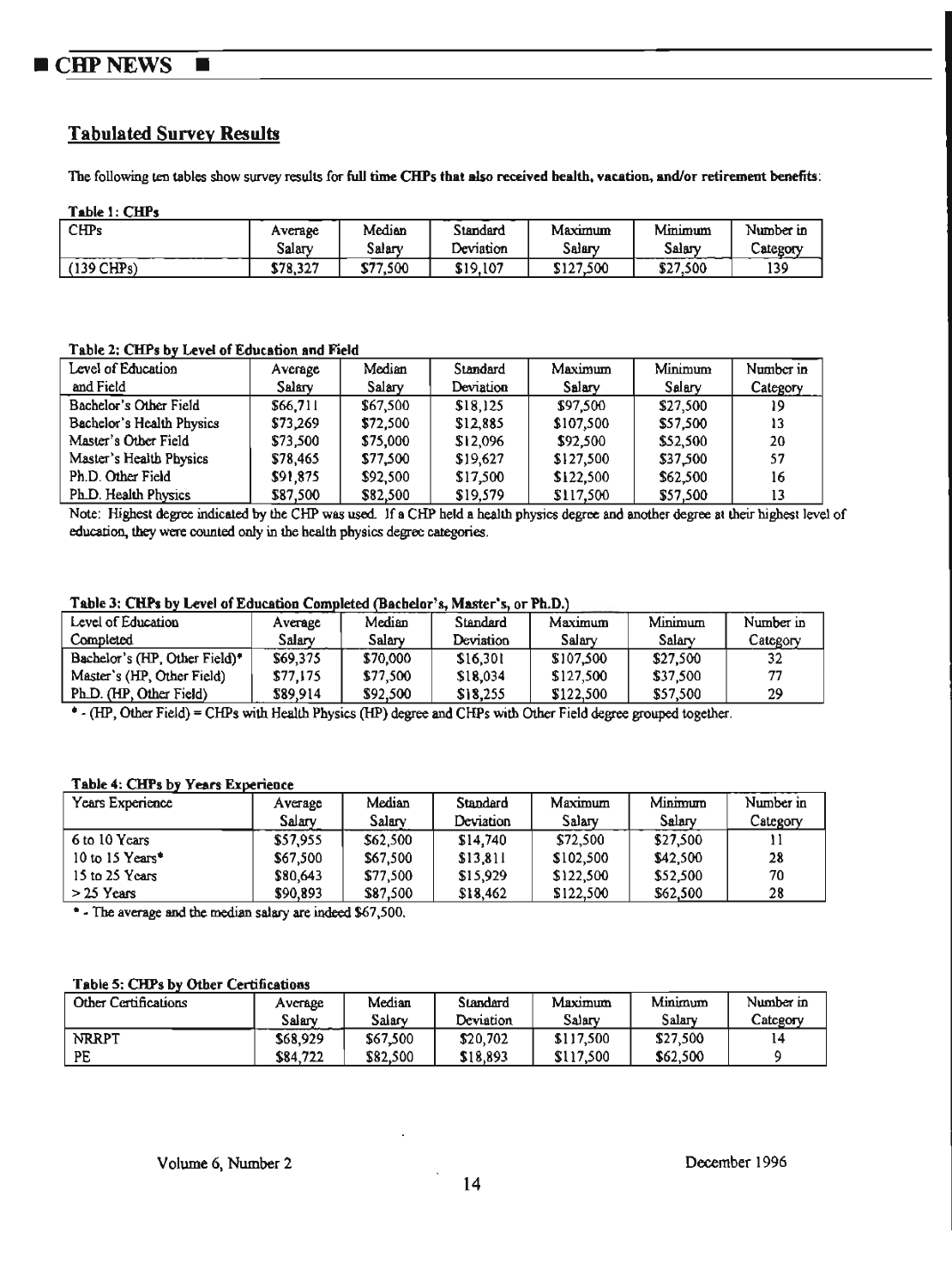$\blacksquare$ 

#### Table 6: CRPs by Primary Job Responsibility

| Primary Job Responsibility    | Average      | Median   | Standard  | Maximum      | Minimum  | Number in |
|-------------------------------|--------------|----------|-----------|--------------|----------|-----------|
|                               | $S$ alar $v$ | Salary   | Deviation | $S$ alar $v$ | Salary   | Category  |
| Regulations/Standards         | \$84.167     | \$80,000 | \$24,618  | \$122,500    | \$42,500 |           |
| Reactors, Other               | \$85,500     | \$77,500 | \$25,734  | \$122,500    | \$37,500 | 10        |
| Radiological Assessment       | \$79,722     | \$77,500 | \$16,029  | \$102,500    | \$57,500 | 9         |
| Radiation Safety Officer      | \$67,857     | \$67,500 | \$19.361  | \$107.500    | \$27,500 | 14        |
| Other <sup>*</sup>            | \$88,500     | \$87,500 | \$17.920  | \$117,500    | \$67,500 | 10        |
| <b>Applied Health Physics</b> | \$64,750     | \$62,500 | \$11,863  | \$92,500     | \$42,500 | 20        |
| Administration                | \$88,214     | \$82,500 | \$13,536  | \$127.500    | \$72,500 | 21        |

\* "Other" as in the "Primary Job Responsibility" section of the 1996 CHP Salary Survey form. Not all of the primary job responsibilities listed on the survey form are represented in this table.

#### Table 7: CHPs by Primary Employer Type

| Primary Employer Type  | Average  | Median   | Standard  | Maximum   | Minimum  | Number in |
|------------------------|----------|----------|-----------|-----------|----------|-----------|
|                        | Salary   | Salary   | Deviation | Salary    | Salarv   | Category  |
| Government Contractors | \$77,300 | \$77,500 | \$16,613  | \$127.500 | \$57,500 | 25        |
| Nuclear Power Facility | \$73,958 | \$72,500 | \$16,906  | \$122,500 | \$52,500 | 24        |
| Consulting Firm        | \$86,833 | \$87,500 | \$22,270  | \$117,500 | \$27,500 | 15        |
| Commercial             | \$88,750 | \$85,000 | \$17,337  | \$122,500 | \$62,500 | 12        |
| Federal Government     | \$83,333 | \$75,000 | \$19,346  | \$122,500 | \$62,500 | 18        |
| Medical Facility       | \$78,214 | \$67,500 | \$25,889  | \$122,500 | \$47,500 |           |
| National Laboratory    | \$73,500 | \$72,500 | \$12.984  | \$97,500  | \$52,500 | 15        |
| University             | \$67,833 | \$67,500 | \$19,316  | \$97,500  | \$37,500 | 15        |

#### Table 8: Master's in Health Physics CHPs by Years Experience

| Years Experience | Average  | Median   | Standard  | Maximum   | Minimum  | Number in |
|------------------|----------|----------|-----------|-----------|----------|-----------|
|                  | Salarv   | Salarv   | Deviation | Salary    | Salarv   | Category  |
| 10 to 15 Years   | \$69,808 | \$67,500 | \$11,108  | \$97.500  | \$52,500 |           |
| 15 to 25 Years   | \$77.667 | \$77,500 | \$14,473  | \$107,500 | \$52,500 | 30        |
| $>25$ Years      | \$99,722 | \$92.500 | \$20.017  | \$122,500 | \$72,500 |           |

#### Table 9: Master's in Health Physics CHPs by Primary Job Responsibility

| Primary Job                   | Average  | Median       | Standard  | Maximum   | Minimum  | Number in |
|-------------------------------|----------|--------------|-----------|-----------|----------|-----------|
| <b>Responsibility</b>         | Salarv   | $S$ alar $v$ | Deviation | Salary    | Salarv   | Category  |
| Administration                | \$85,417 | \$82,500     | \$14,375  | \$127,500 | \$72,500 |           |
| <b>Applied Health Physics</b> | \$61,667 | \$62.500     | \$9.962   | \$77.500  | \$42,500 |           |
| Radiation Safety Officer      | \$74.643 | \$67,500     | \$17.995  | \$107,500 | \$62,500 |           |

#### Table 10: Master's in Health Physics CHPs by Primary Employer Type

| Primary Employer Type  | Average  | Median   | Standard  | Maximum   | Minimum  | Number in |
|------------------------|----------|----------|-----------|-----------|----------|-----------|
|                        | Salarv   | Salarv   | Deviation | Salarv    | Salarv   | Category  |
| Government Contractors | \$81,591 | \$77,500 | \$18,003  | \$127,500 | \$57,500 |           |
| Nuclear Power Facility | \$73,750 | \$72,500 | \$17,726  | \$122,500 | \$52,500 |           |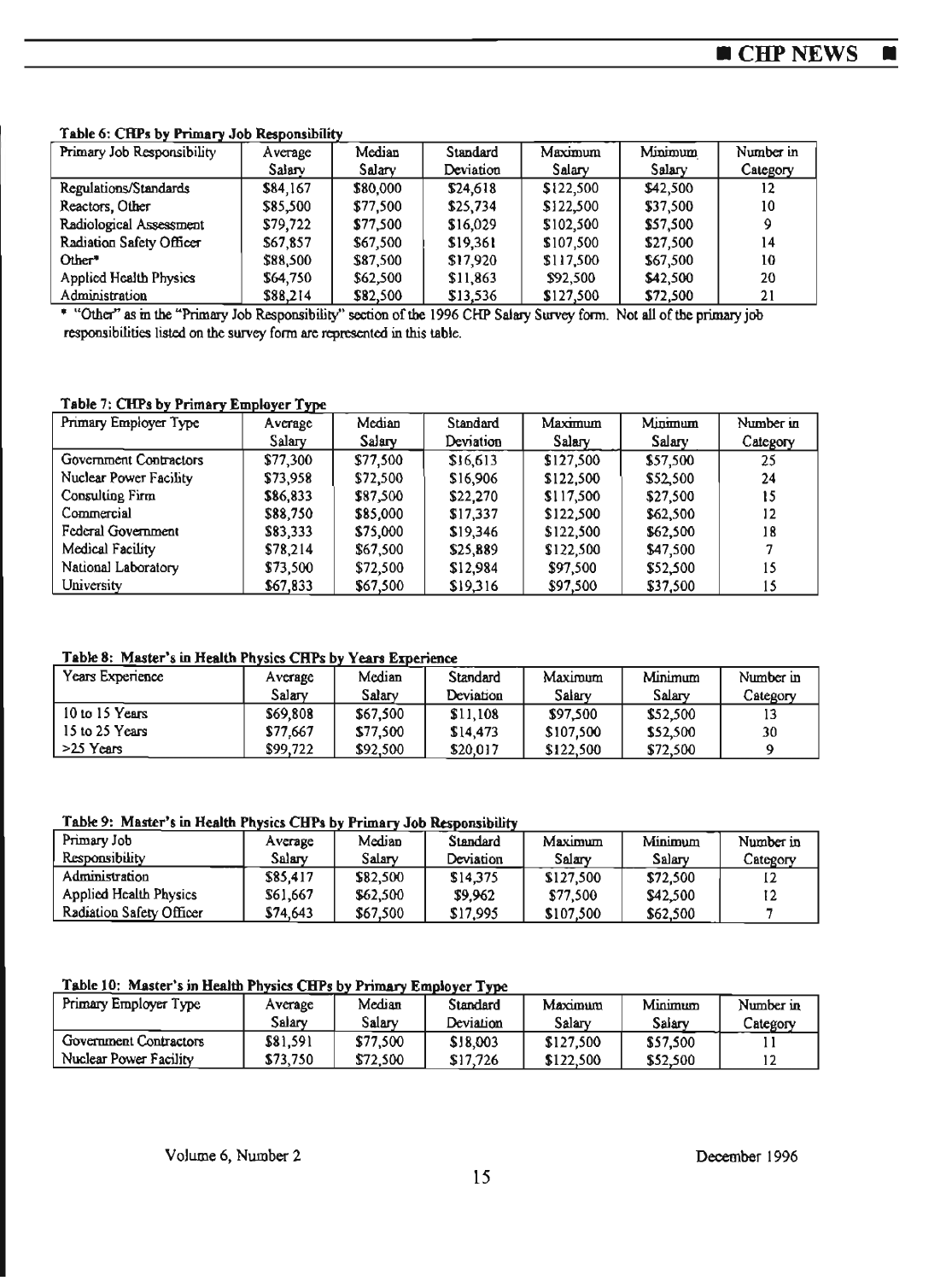## **CHP NEWS**

Many CHPs provided their reasons for seeking

- 
- "To demonstrate competence in health physics"
- 8. "Professional growth"
- 7. "Enhance professional standing"
- 
- "Increase professional skills and value to clients"
- 4. "To get more money"
- 3. "Challenge, status, and opportunity"
- 2. "Advancement, opportunity to move from medica1



- **Top Ten Reasons to become a CHP** And the number one reason for seeking certification  $is...$
- certification. A top ten list follows:<br>
10. "Establish credibility in my profession" staff/radiological engineering positions 10. "Establish credibility in my profession" staff/radiological engineering position"<br>9. "To demonstrate competence in health physics"

## **Closing Remarks and Acknowledgments**

6. "To meet a promotion requirement" Questions and comments about this survey should be<br>5. "Increase professional skills and value to clients" addressed to Come I outenoables are family via a addressed to Gary Lautenschlager, preferably via email: GLauten@aol.com. Gary can also be reached at (630)840-8360 (W). All comments are welcome!

physics to health physics" Many thanks to all those CHPs who submitted their responses for this survey and to the many persons who provided their comments. Special thanks to Nancy Johnson and the AAHP for their assistance.

> If you are a CHP and did not contribute to this survey, please participate next time! ■

## **THE CERTIFICATION YEAR AT A GLANCE**

## **Nancy Johnson, Program Director, AAHP Secretariat**

| January 15             | Deadline for candidates to mail application for examination                  |
|------------------------|------------------------------------------------------------------------------|
| Late January           | Plaques and pins mailed to new CHPs                                          |
| January/February       | AAHP Executive Committee meets at the HPS Midyear Meeting                    |
| March 1                | Nominations for William McAdams Outstanding Service Award                    |
| Late March             | Acceptance letters mailed to examination candidates                          |
| Late March/Early April | AAHP election ballots are mailed                                             |
| Late April             | Recertification packets mailed to CHPs who are due for recertification       |
| Late May/Early June    | Entrance slips and final information mailed to exam candidates               |
| June/July              | Certification maintenance fee envelopes are mailed                           |
|                        | Certification exam is given on the Monday of the HPS Annual Meeting          |
|                        | ABHP Board of Directors meets at the HPS Annual Meeting                      |
|                        | AAHP Executive Committee meets at the HPS Annual Meeting                     |
|                        | AAHP Open Meeting is held at the HPS Annual Meeting                          |
|                        | AAHP William McAdams Outstanding Service Award is presented at the AAHP Open |
|                        | Meeting                                                                      |
| November               | ABHP Board of Directors and Part I Panel meet                                |
| Late November          | ABHP Certification Examination results are mailed                            |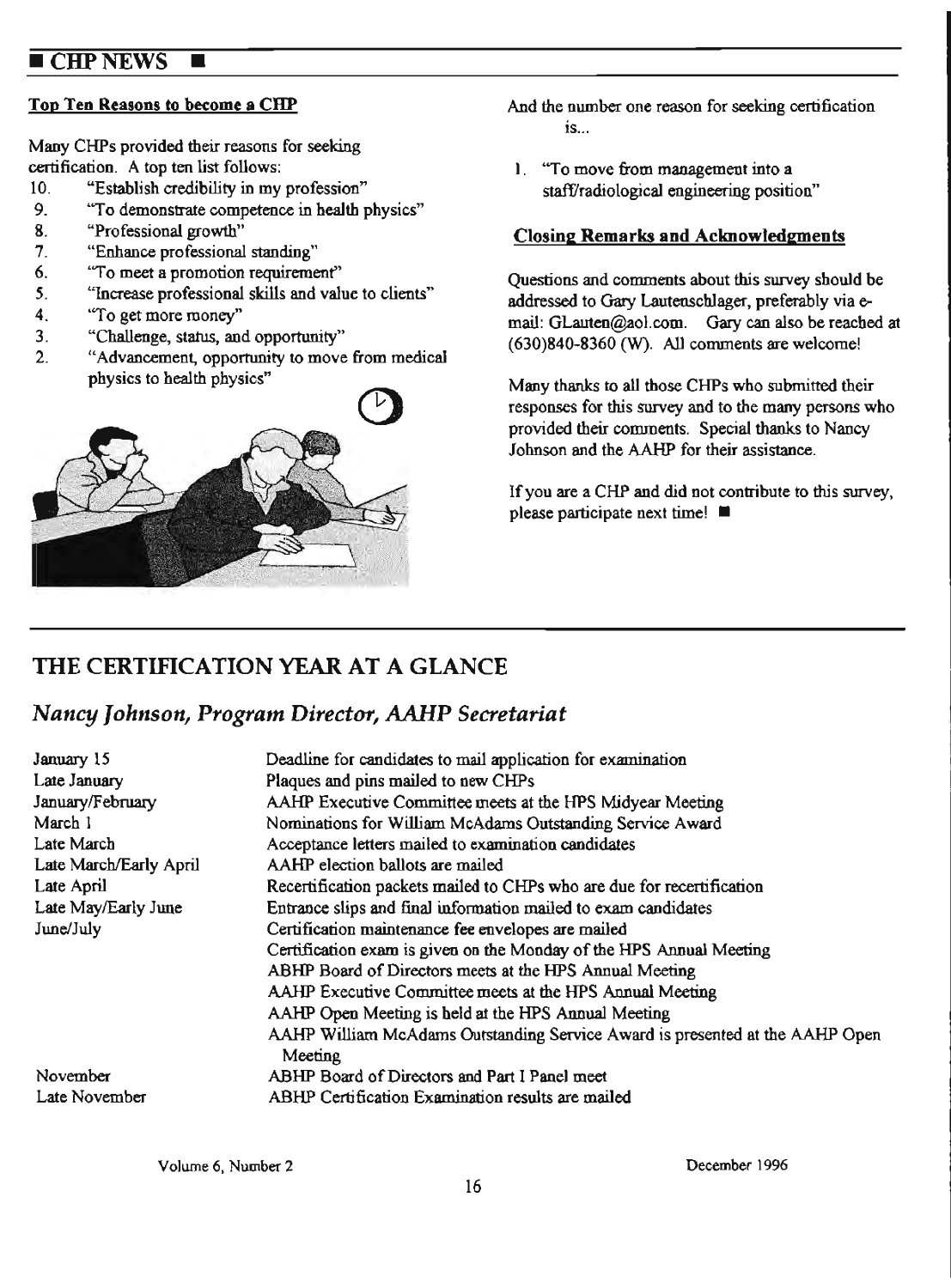## **AMERICAN ACADEMY OF HEALTH PHYSICS FINANCIAL HIGHLIGHTS**

|                           | Actual<br>$10$ mth<br>06/30/96 | <b>Budget</b><br><b>Year Ended</b><br>08/31/96 | <b>Budget</b><br>Year Ended<br>08/31/97 |
|---------------------------|--------------------------------|------------------------------------------------|-----------------------------------------|
| <b>Total Revenue</b>      | \$145,619.                     | \$183,650.                                     | \$191,000.                              |
| Total Expenses            | \$104,546.                     | \$166,800.                                     | \$182,000.                              |
| Increase in Reserve Funds | $$41,073$ .                    | \$16,850.                                      | 9,000.                                  |

#### Summary of Cash and Investment Balances as of August 31, 1996

| <b>Short-Term Funds</b>             | Cost                   | Market Value           |
|-------------------------------------|------------------------|------------------------|
| Cash<br>Total Short-Term Fund       | \$34,176.<br>\$34,176. | \$34,176.<br>\$34,176. |
|                                     |                        |                        |
| Intermediate-Term Funds<br>Cash     | \$4,286.               | 4,286.                 |
| Certificates of Deposit             | 97,545.                | 97,000.                |
|                                     |                        |                        |
| Total Intermediate-Term Funds       | \$101,831.             | \$101,286.             |
| Long-Term Funds                     |                        |                        |
| Government Obligations              | $$90,207$ .            | \$86,734.              |
| <b>Equity Mutual Funds</b>          | 119,351.               | 124,439.               |
| Total Long-Term Funds               | \$209,558.             | $$211,173$ .           |
| <b>TOTAL CASH &amp; INVESTMENTS</b> | \$345,565.             | \$346,635.             |

## LAST CALL FOR NOMINATIONS

| The AAHP Nominating Committee       | 1998. Those interested in     |
|-------------------------------------|-------------------------------|
| has initiated the process of        | nominating or being nominated |
| preparing a slate of candidates for | should contact:               |
| both 1998 AAHP Officer and          |                               |
| ABHP Board positions. The           | Lee Booth (1996 Chair)        |
| AAHP Officer positions are          | 150 Spring Lake Drive         |
| President Elect, Secretary, and     | Itasca, IL 60143              |
| Director. One ABHP Board            | (630)285-3030 W               |
| member position will be filled in   | (630)285-3100 FAX             |
|                                     |                               |

or

Mike Sullivan (1997 Chair) 1822 Ashby Drive Miamisburg, OH 45342 (513)865-3773 W (513)865-3099 FAX ■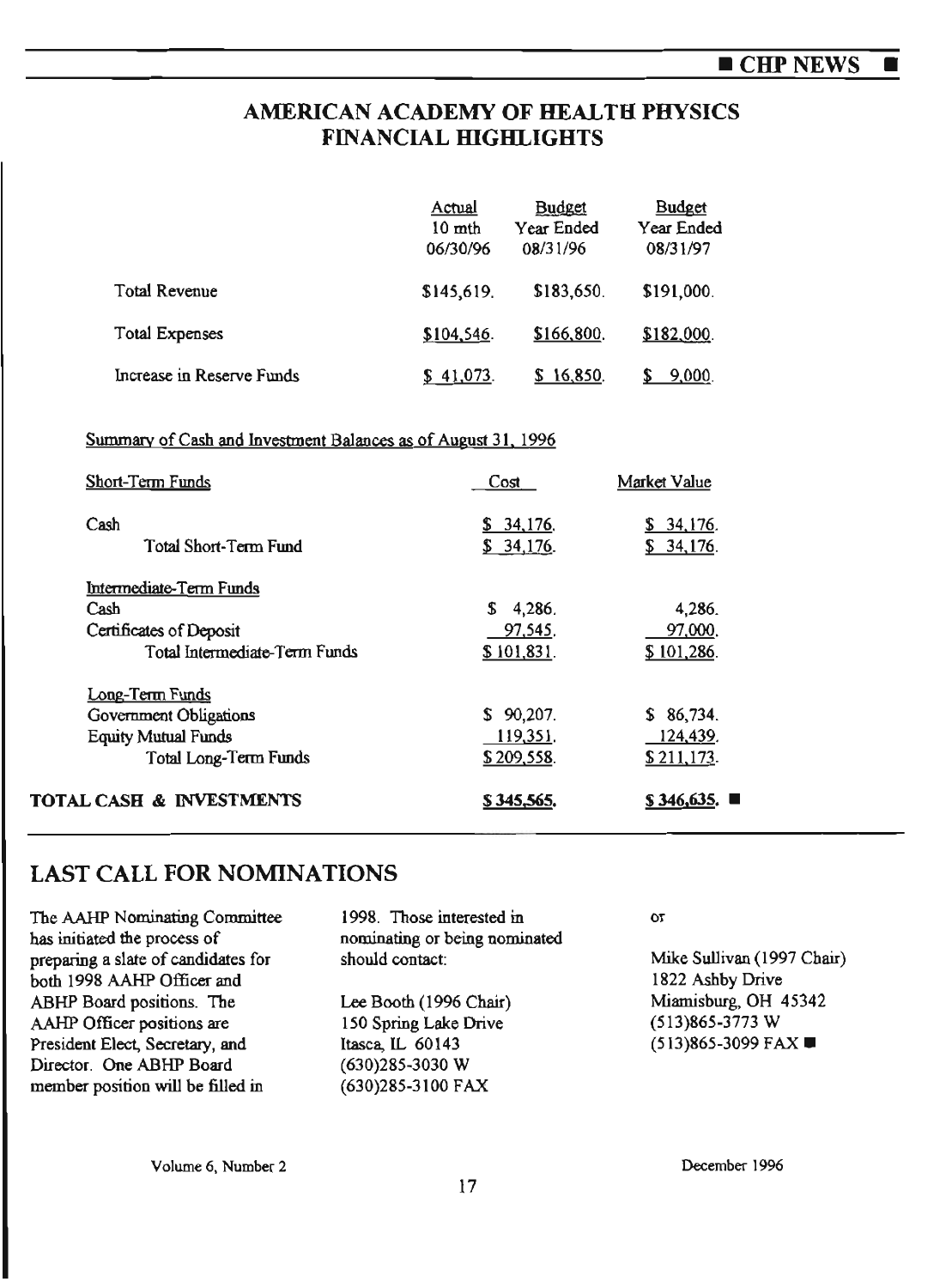# 1996 Certification Exam: Thanks for Your Help

The 1996 Certification Exam year produced the largest number of applicants and candidates to date. This year there was a total of 706 applicants, which resulted in candidates who took 270 Part I exams and 230 Part II exams.

The Exam Site Selection Committee - comprised of Bob Lorenz, Chair, Stephen Duce and William Kirk - arranged for the following exam sites and proctors. The ABHP appreciates all of the work done by the Committee and the proctors, who donated their time to assist with the exam.

## **1996 CERTIFICATION EXAM SITES AND PROCTORS**

#### **Location**

#### **Proctors**

| Aiken, SC         | Jim Willison, Richard Bowers                         |
|-------------------|------------------------------------------------------|
| Albuquerque, NM   | James Mallon, Steve Rima                             |
| Allentown, PA     | Charles Kalter, William Hill, Bruce Carson           |
| Brookhaven, NY    | John Baum, Burce Dionne                              |
| Charlotte, NC     | Tanjore Venkat, Gary Terrell                         |
| Chicago, IL       | J. Donald Cossairt, Joseph Shuman                    |
| Columbus, OH      | Craig Jensen, Stephen Layendecker, Joseph Poliziani  |
| Denver, CO        | Les Fraley, Arvin Lovaas                             |
| Gaithersburg, MD  | Tom Hobbs, James Tracy                               |
| Houston, TX       | Otto Zeck, William Bullard                           |
| Idaho Falls, ID   | Gregory Hall, Paul Ruhter                            |
| Jackson, MS       | Terry Coggins, Gilbert Stone                         |
| Las Vegas, NV     | Dan Gonzalez, Mitzi Miller                           |
| Los Alamos, NM    | David Wannigman, Allen Valentine                     |
| Oak Ridge, TN     | Stephen Duce, Jim Berger, Howard Pritchard           |
| Richland, WA      | Harvey Goldberg, David Hess                          |
| San Francisco, CA | Joel Cehn, Roger Sit                                 |
| San Onofre, CA    | Terry Cooper, Michael Russell                        |
| Seabrook, NH      | Fred Straccia, Ron Thurlow                           |
| Seattle, WA       | Nancy Kirner, Stan Addison, Mike Stein, Rick Poeton, |
|                   | Tom Meek                                             |
| Troy, NY          | Martin Johnson, Frank Augustine                      |

# PLEASE NOTE!

## **Applications for the 1997 ABHP Certification Exam** *must be postmarked no later* **than**  *January* **15, 1997**

Volume 6, Number 2 December 1996